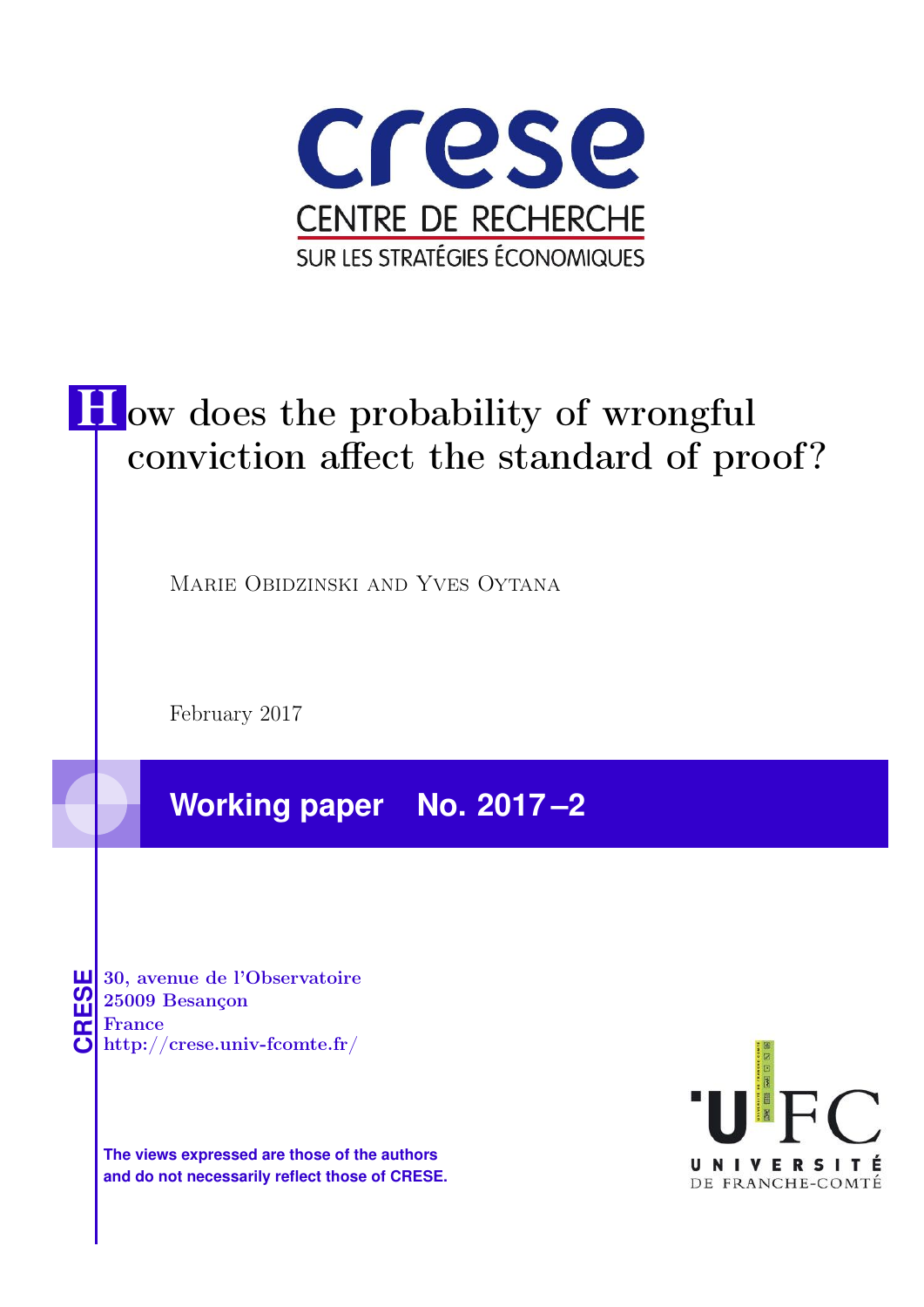# How does the probability of wrongful conviction affect the standard of proof?

Marie Obidzinski<sup>\*</sup> Yves Oytana<sup>†</sup>

February 1, 2017

#### Abstract

The paper inquires into the impact of mistakes of identity (ID errors) on the optimal standard of proof. A mistake of identity is defined as an error such that an individual is punished for someone else's crime; and for the same crime, the criminal is falsely acquitted. Therefore, the decision to engage in a criminal activity generates a negative externality, as the expected number of ID errors increases. Thus, our objective is to understand how public law enforcement can deal with this type of error by means of the standard of proof. Our main results are twofold. First, we show that when ID errors occur, the under-deterrence issue is exacerbated. Second, we find that the optimal standard of proof may be higher or lower than without ID errors, depending on the crime rate at equilibrium and on the impact of the standard of proof on (i) the probability of an acquittal error for each crime committed, (ii) the probability of convicting an innocent person when an acquittal error arises, and (iii) the level of deterrence.

#### Keywords: Mistakes of identity, standard of proof, deterrence.

JEL codes: K4.

<sup>⇤</sup>CRED. Universit´e Panth´eon-Assas (Paris 2); 12, place du Panth´eon 75005 Paris, France. <sup>†</sup>CRESE EA3190, Univ. Bourgogne Franche-Comté, F-25000 Besançon, France.

e-mail : marie.obidzinski@u-paris2.fr, yves.oytana@univ-fcomte.fr

We would like to thank Claude Fluet for his insightful comments. All errors remain our own.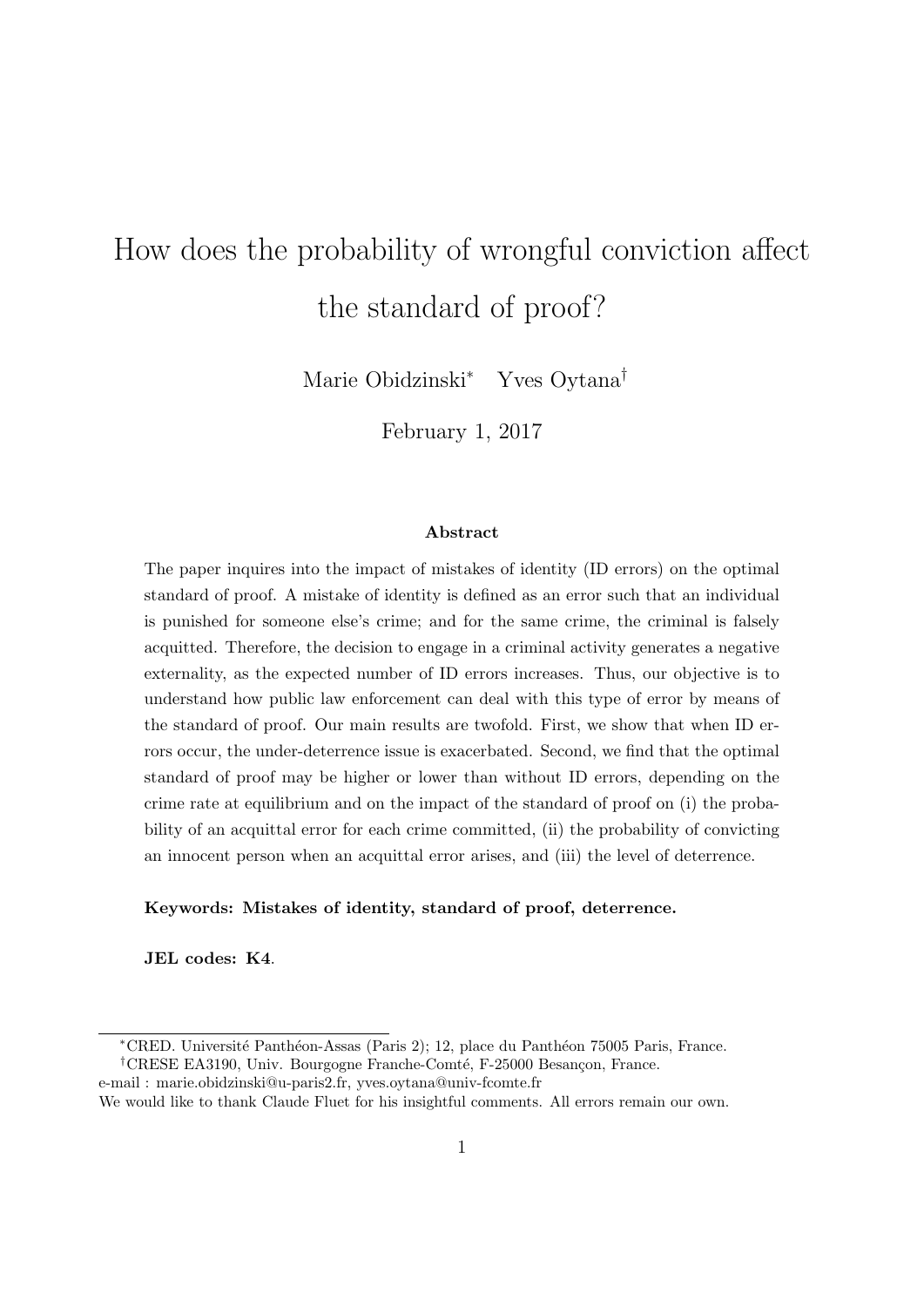# 1 Introduction

Motivation. Criminal procedures produce two types of legal errors: wrongful convictions (type 1 errors) and erroneous acquittals (type 2 errors). The probability of each of these errors occuring depends largely on the standard of proof chosen by the law enforcer *(i.e.* the minimum amount of evidence the court/prosecutor has to obtain in order to convict a defendant). Raising the standard of proof makes type 1 errors and type 2 errors more likely. In U.S. criminal courts, the standard of proof currently used is "beyond any reasonable doubt", while in civil law countries judges decide on the basis of their "intime conviction". Both these standards are high, which seems to indicate that more emphasis is placed on avoiding wrongful convictions.

Despite this high standard of proof, errors and notably wrongful convictions still exist. For instance, Risinger (2007) puts the proportion of wrongful convictions in capital murder-rape at between 3.3 and 5%. It is estimated that at least 2.3% of death sentences are wrongful convictions (Gross and O'Brien, 2008). However, public law enforcement theory hardly justifies a high standard of proof. The marginal effect on deterrence of both types of error is assumed to be equal. The issue is even more involved when it comes to obvious crimes (such as capital rape-murder).

Obvious crimes raise new issues regarding the standard of proof (obvious crimes are crimes that leave no room for doubt as to whether they have actually been committed, as is the case with most murders or robberies).<sup>1</sup> In the context of an obvious crime, wrongful convictions are in fact mistakes of identity (ID errors). A mistake of identity is defined as an error such that an individual is punished for someone else's crime; and for the same crime, the criminal is falsely acquitted by the court. This remark seems to plead for a higher standard of proof since ID errors are associated with erroneous acquittals, and are doubly harmful. On the other side, the probability of ID error affects the entire population equally, that

<sup>&</sup>lt;sup>1</sup>The answer to the question "was there actually a crime?" is positive and straightforward.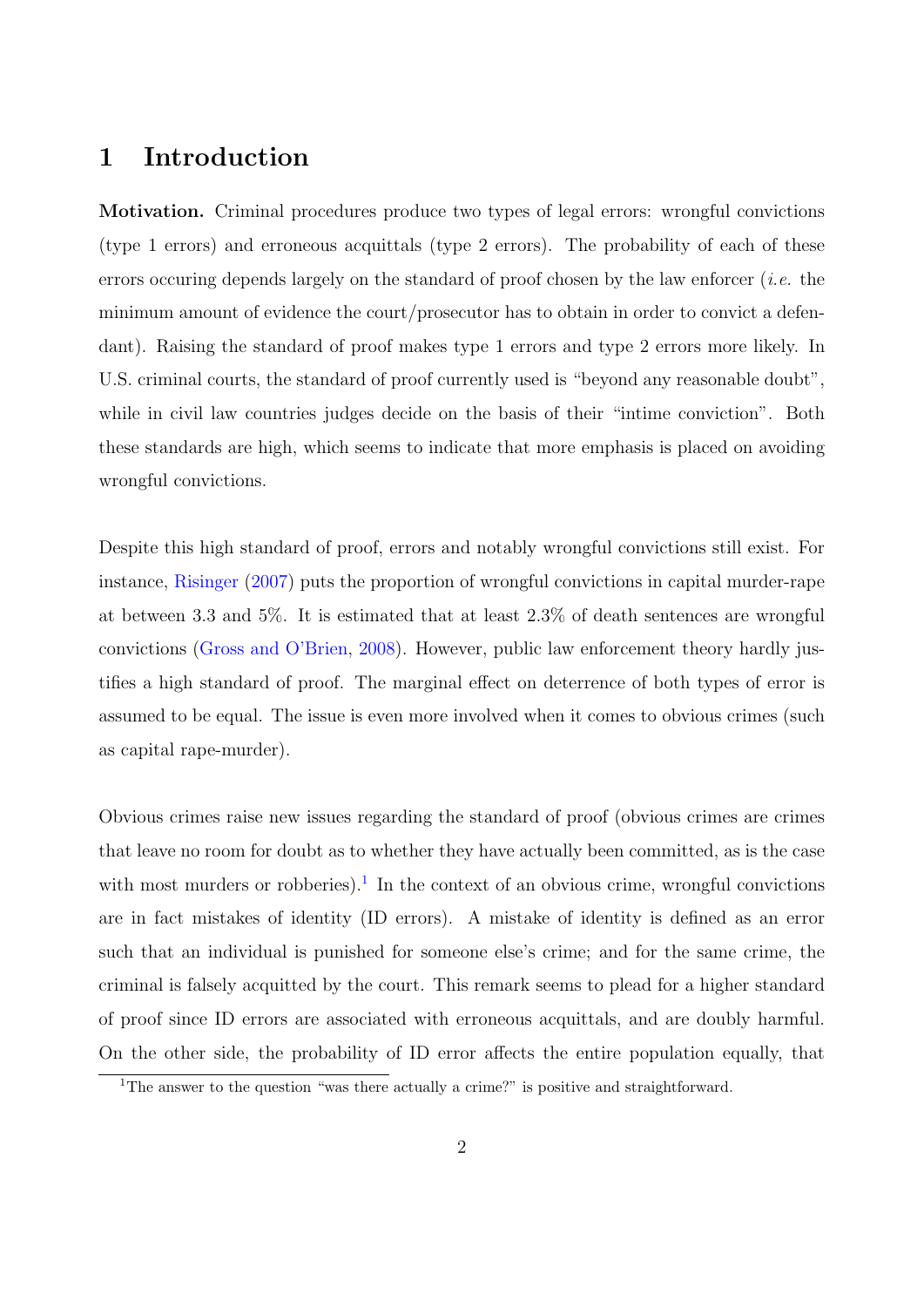is both the offenders (of another crime) and the non-offenders.<sup>2</sup> Therefore, and as shown by Lando (2006), while erroneous acquittals reduce deterrence, wrongful convictions do not. This provocative result seems to favor lowering the standard of proof for obvious crimes with regard to deterrence concerns. However, we show in our paper that this is not always the case.

Contribution. We assume in our model that an individual's decision to engage in an illegal activity affects the entire population, by raising the probability of being found guilty for someone else's crime.<sup>3</sup> In other words, when committing a crime, an offender generates a negative externality through mistakes of identity (in addition to the classical ones; the harm produced and the expected social cost of imprisonment). We show that ID errors do not affect the deterrence threshold, but rather induce a new legal risk for the entire population.

Furthermore, an important specificity of ID errors is that the probabilities of erroneous acquittal and wrongful convictions are linked. An erroneous acquittal can result from the lack of proof against anyone at all or can be related to a more serious mistake; an innocent person (of this particular crime) is convicted (i.e. there are simultaneously a wrongful conviction and an erroneous acquittal).

In this context, raising the standard of proof has three simultaneous effects in our model: (i) increasing the probability of a mistaken acquittal, (ii) decreasing deterrence, and (iii) improving the separation (screening) between acquittal errors and the probability of a mistake of identity (it is more difficult to convict both the true criminal and an innocent person when the standard of proof is higher).

Let us take the example of a bank robbery (Lando, 2006). Assume the crime has obviously happened. The authorities may detect and convict the guilty party (situation 1), or an inno-

<sup>2</sup>There is a clear distinction between an ID error and a mistake of act: the latter (unlike the former) does not imply that a type 1 error is made, since no crime has necessarily been committed.

<sup>3</sup>Conversely, if no crime has been committed, there are no criminal proceedings and no risk of wrongful convictions.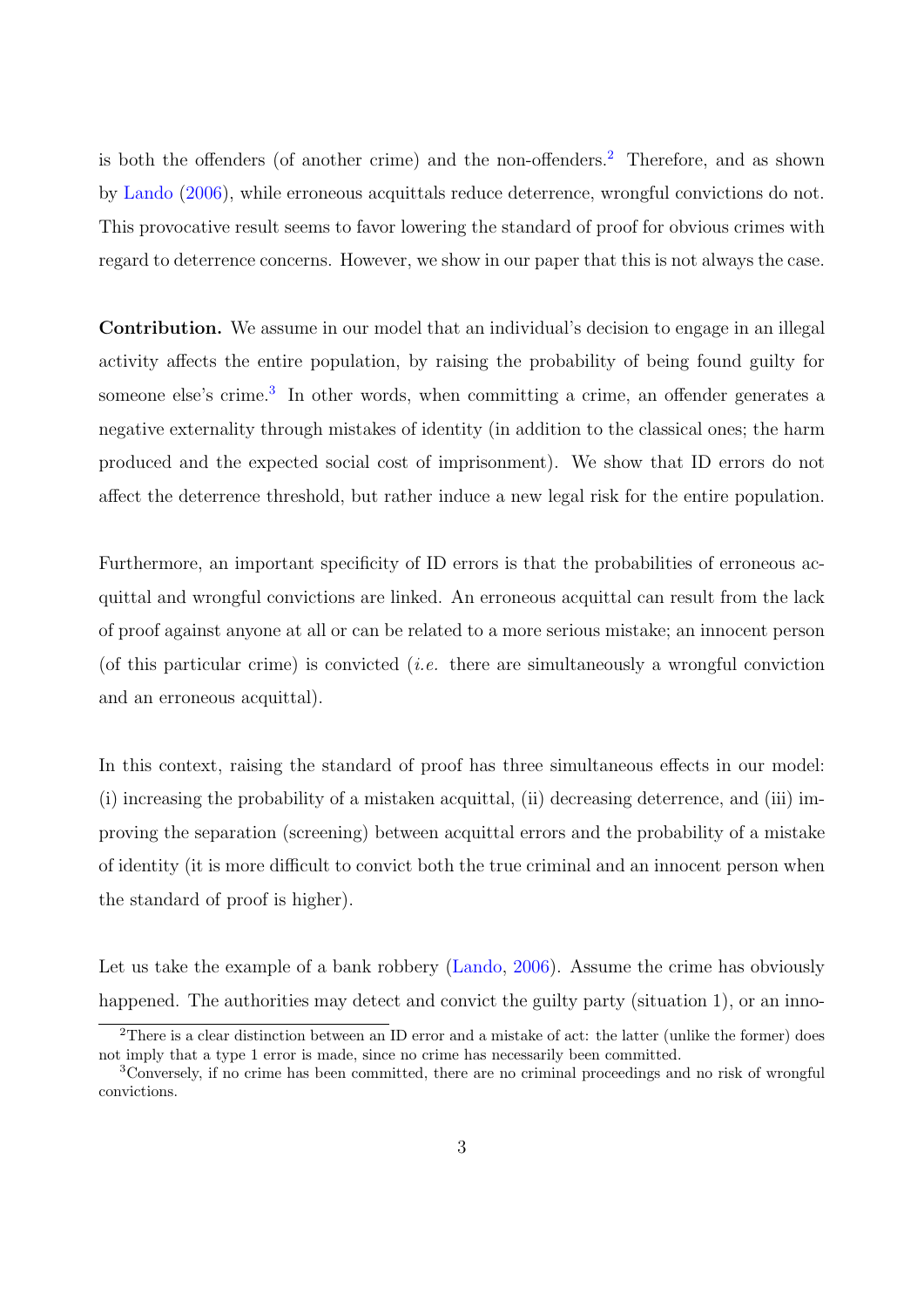cent person<sup>4</sup> (situation 2), or may not collect enough evidence against any suspect (situation 3). Imagine the law enforcer decides to increase the standard. If somebody is convicted, it is more probably the guilty party (situation 1). However, raising the standard of proof may raise the probability of not collecting enough evidence against any suspect (situation 3). Moreover, deterrence is diluted (*deterrence effect*) with the consequence that a larger proportion of individuals may decide to take their chance and rob a bank, and there are more type 2 errors for which an ID error is possible (*acquittal effect*). This in turn creates more situations where an innocent person may be wrongfully convicted (situation 2). However, since the amount of evidence required to convict someone is greater, this probability of ID error is lower for a given crime (screening effect).

Related literature. This paper is related to the vast law and economics literature on legal errors, deterrence, and the standard of proof.

Since the seminal work of Posner (1973), Png (1986) has shown that erroneous acquittals and wrongful convictions have equal impacts on deterrence. However, if this thesis is true and if the social cost of crimes is solely related to the resulting harm, then a type 1 error should be as costly of a type 2 error. As a consequence, the trade-off between the cost of these two kinds of errors should result in an optimal "preponderance of evidence" standard of proof, even in criminal trials. But this argument does not support the existence of a strong bias against type 1 errors (pro-defendant bias) observed in criminal courts regarding the standard of proof ("beyond any reasonable doubt"), when compared to the one used in civil courts ("preponderance of evidence") or in administrative courts ("clear and convincing evidence"). In order to explain these different standards, some authors such as Miceli (1990), Miceli (1991), and Lando (2009) have used fairness arguments to justify a type 1 error being considered more costly than a type 2 error. Setting (exogenously) the cost of a type 1 error higher than the cost of a type 2 error is consistent with the principle laid down by Blackstone  $(1766)$ : "better that ten guilty persons escape than that one innocent suffer".

<sup>4</sup>At least of this specific crime.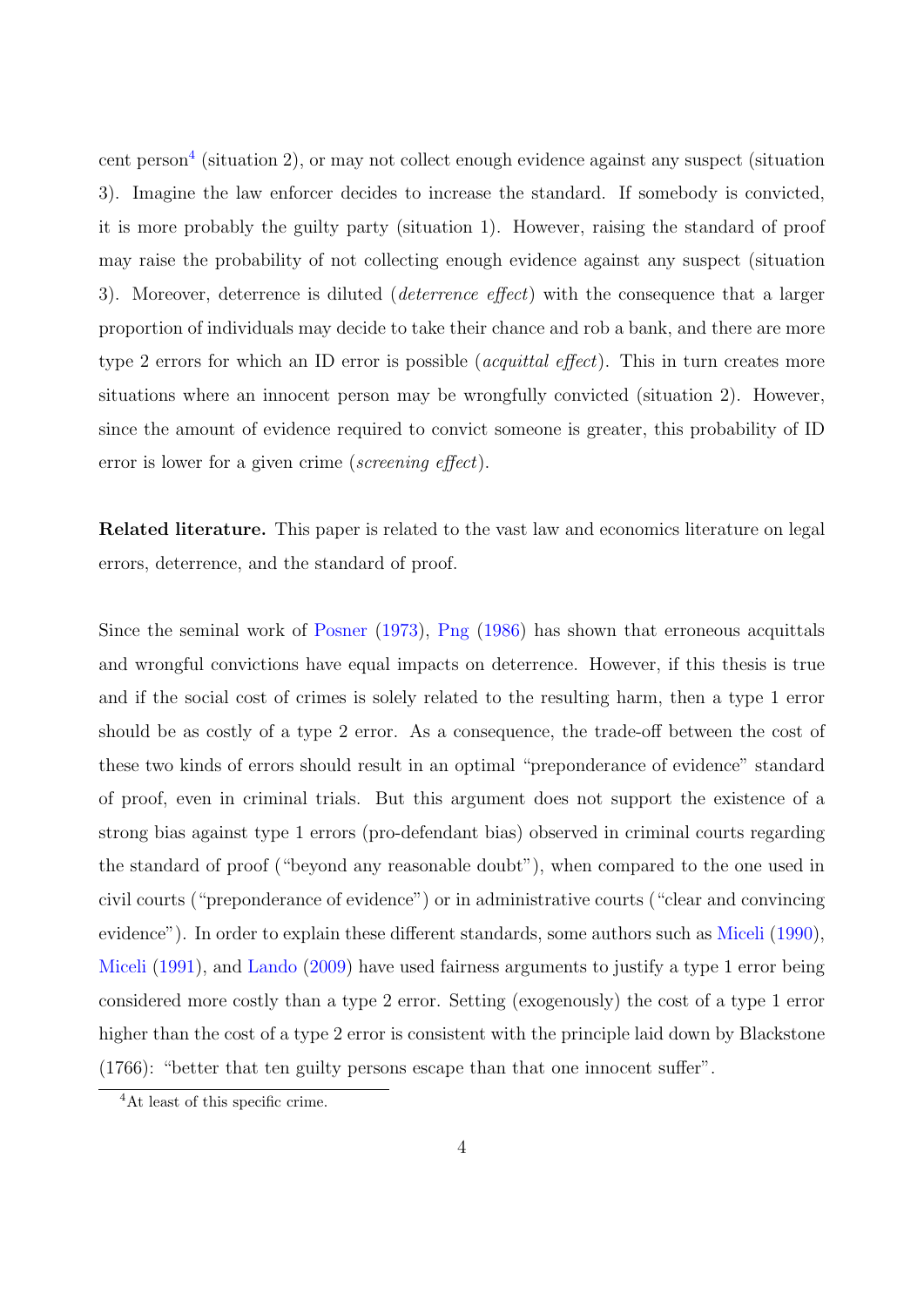However, and according to Rizzolli and Saraceno (2013), assuming that the two errors have different weights is tantamount to using "ad hoc assumptions to the model to adjust for the reality".<sup>5</sup> Several papers have tried to explain this pro-defendant bias endogenously. Among them, Rizzolli and Saraceno (2013) show that the higher social cost of type 1 errors relative to type 2 errors may be explained by the positive costs of punishment. By the same line of argument, Posner (1998) argues that a higher standard of proof is used in criminal trials because imposing a sanction is costlier in this context, relative to the cost of a sanction in civil trials (e.g. imprisonment versus monetary fines). A second explanation for these different standards comes from Nicita and Rizzolli (2014), who show that the high standard of proof used in criminal courts may be the result of various behavioral hypotheses (such as risk aversion, loss aversion, and non-linear probability weighting). A third explanation comes from Mungan (2011), who shows that the asymmetric costs associated with false convictions and erroneous acquittals may be explained by the choice of non-criminals to engage in costly precautionary activities (or equivalently abstaining from beneficial activities) in order to avoid false convictions, resulting in an increase in the cost of type 1 errors relative to type 2 errors.<sup>6</sup>

Our model provides an additional explanation to the fact that we observe a high standard of proof in criminal courts. However, our explanation rests on the nature of the offense and the relation that exists in this case between an erroneous acquittal and a false conviction. More specifically, we focus on obvious crimes for which a mistake of identity (ID error) may arise: when an individual is punished for some one else's crime, the criminal is falsely acquitted.

In recent years, a debate has emerged over the influence of ID errors on deterrence in the case of obvious crimes such as murders or robberies. In a breakthrough paper, Lando (2006)

 $5$ The justification of a higher cost of a type 1 error by appeal to notions of fairness is also problematic if we consider the thesis of Kaplow and Shavell (2001). They suggest that relying on fairness rather than welfare principles to choose public policy may result in a Pareto dominated policy.

 $6$ This explanation is related to those of Demougin and Fluet (2005) as well as Polinsky and Shavell (1989) in civil disputes, which investigate the ex ante effect of the standard of proof and legal errors on defendant's decisions whether to obey the law.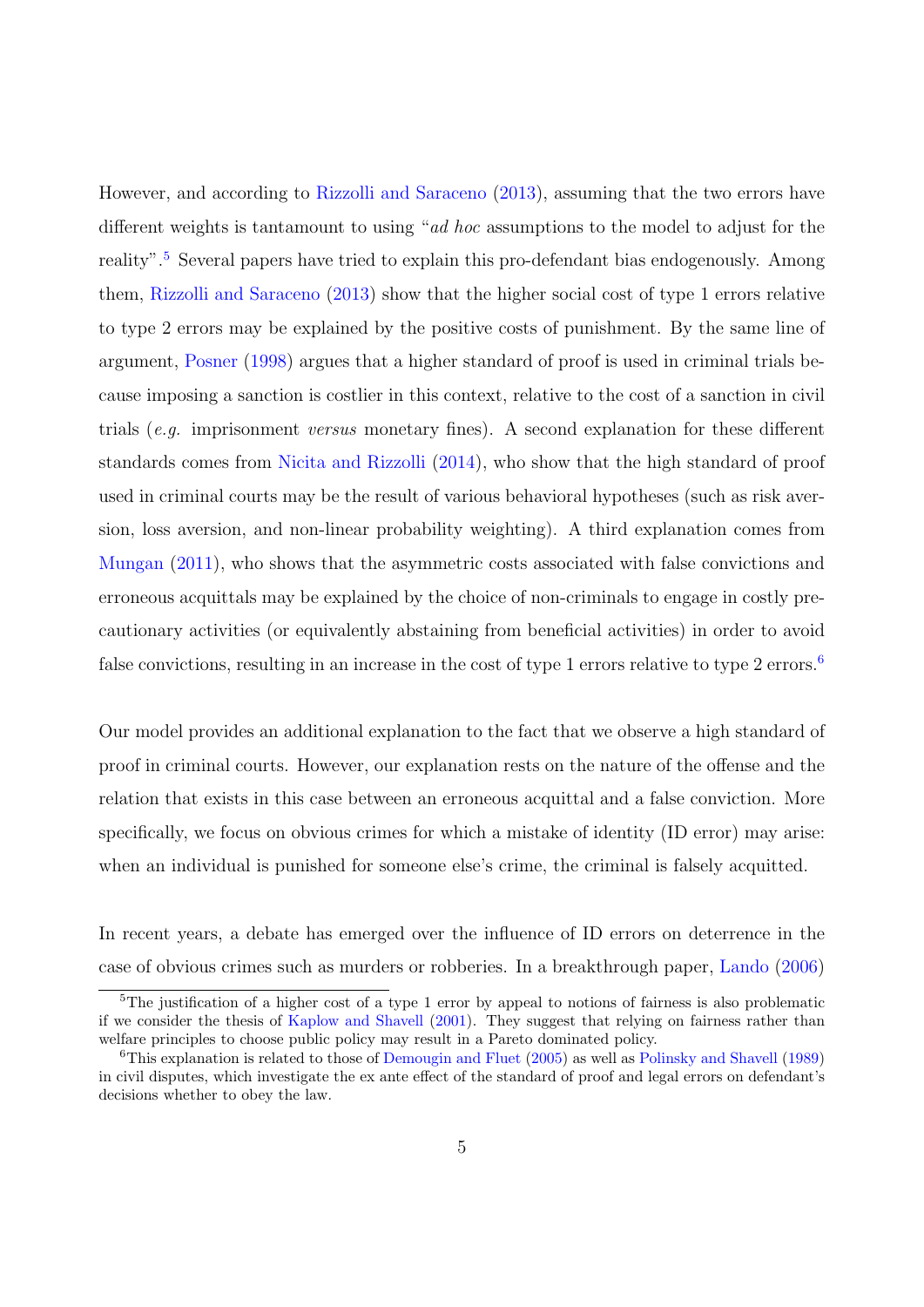argues that the view of Png (1986) (erroneous acquittal and wrongful conviction playing an equal role) may be inaccurate since ID errors affect law-abiding and non law-abiding individuals indifferently. This result has been discussed by Garoupa and Rizzolli  $(2012)$ , who show that ID errors do lower deterrence, since both errors are linked. Lando and Mungan  $(2016)$  recently argued that policy changes may, however, affect the different types of error in opposite directions, thus keeping deterrence constant while reducing wrongful convictions.

Most of the papers cited above abstract from the standard of proof. We take the next step by analyzing the effects on the optimal standard of proof in order to answer two questions: (1) How does the probability of an ID error affect the behavior of potential offenders? (2) How does the probability of an ID error impact the optimal standard of proof, and what policy implications can be derived?

Main results. We show that the probability of an ID error has no effect on the deterrence threshold.<sup>7</sup> However, at equilibrium, the existence of ID errors moves the deterrence threshold away from the socially optimal one (because deterrence becomes more desirable). Therefore, the under-deterrence issue already highlighted in the literature is exacerbated.<sup>8</sup> This result holds for any given standard of proof. The rationale behind it is that there exists an additional externality effect of committing crimes: this decision increases the probability of a mistake of identity for the entire population, and as a consequence the costs associated with undeserved punishments.

We also show that the optimal standard of proof is ambiguously affected by the existence of ID errors. The law enforcer faces a trade-off. On the one hand, raising the standard is costly because of two separate effects. First, fewer people are deterred as it is easier to escape the sanction since the judge needs more evidence to convict a criminal  $(deterrence effect)$ . Second, raising the standard of proof decreases the probability of convicting the guilty party.

<sup>7</sup>As said earlier, this result has already been emphasized by Lando (2006).

<sup>8</sup>See for example Polinsky and Shavell (1992), Garoupa (2001), and Rizzolli and Saraceno (2013).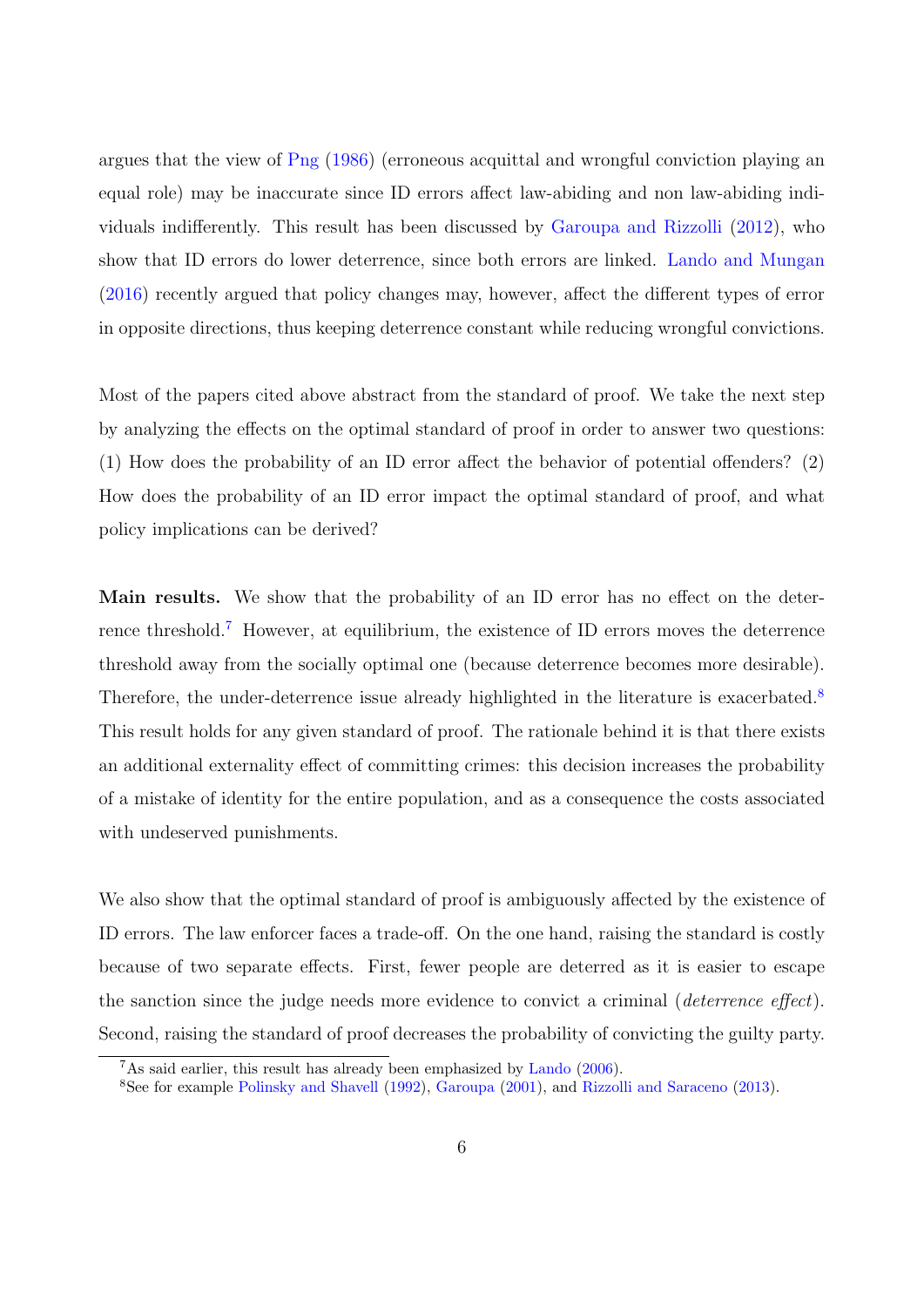As a consequence, more type 2 errors are made, increasing the number of crimes for which an ID error may exist *(acquittal effect)*. On the other hand, raising the standard of proof may be beneficial by reducing the probability that an ID error is made for each type 2 error  $(\text{screening effect}).$ 

Overall, we find that the optimal standard of proof should increase with the probability of ID errors only if the *screening effect* dominates the *deterrence effect* and the *acquittal effect*. We believe this result is a plausible explanation for the higher standard of proof used in criminal courts.

Summary of the paper. The rest of this paper is organized as follows. Section 2 presents the model. In section 3, the optimal standard of proof is derived, and we study the effect of the existence of mistakes of identity on this optimal standard. Finally, section 4 concludes.

## 2 The model

The basic framework elaborates on the model of law enforcement  $\dot{a}$  la Becker.<sup>9</sup> There are two types of players: a benevolent public law enforcer and a continuum of risk-neutral individuals. The benevolent public law enforcer aims at maximizing social welfare by choosing the standard of proof, while each individual must decide whether or not to commit an offense.

The timing is the following. At time  $t = 0$ , the public law enforcer announces the standard of proof  $x \in [0, 1]$ . This standard refers to the amount of evidence necessary to convict a suspect, with  $x = 0$  (resp.  $x = 1$ ) the minimum (resp. maximum) amount of evidence required. At time  $t = 1$ , the individuals choose whether or not to commit an offense. Finally, at time  $t = 2$ , the law is enforced and payoffs are realized.

<sup>9</sup>Except that we focus on the standard of proof, rather than on the choice of the sanction and the means given to detection, apprehension, and conviction. See the surveys by Polinsky and Shavell (2000) and Garoupa (1997).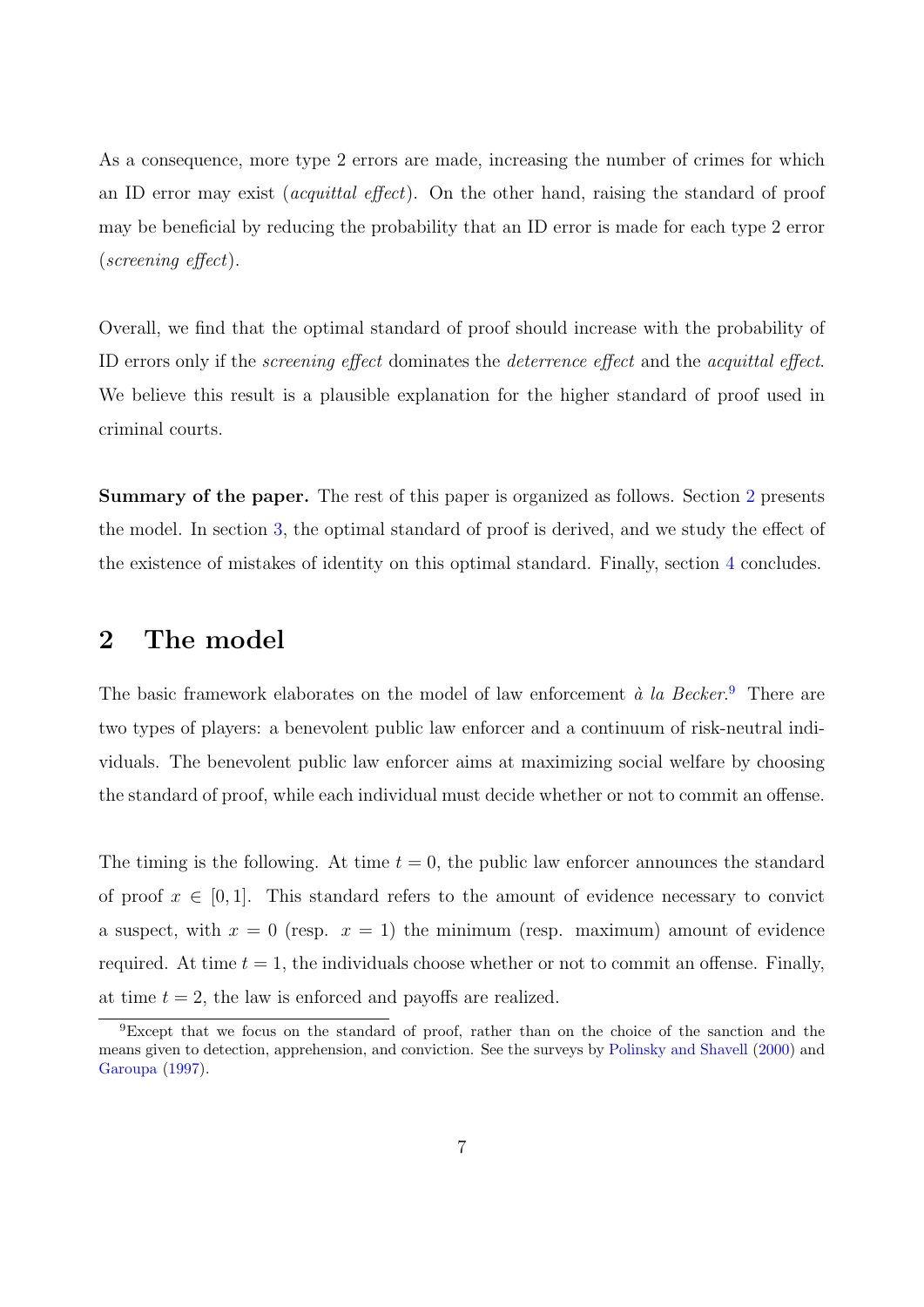#### 2.1 Errors

Contrary to the usual Beckerian framework, and following Lando (2006), we assume that individuals face a probability of being convicted for someone else's crime. As noticed by Garoupa and Rizzolli (2012), each mistake of identity (demand side) results in a erroneous acquittal (supply side).<sup>10</sup> Therefore, there exists a relation (or constraint) between erroneous acquittals (type 2 errors) and mistakes of identity (ID errors). Here, we consider that erroneous acquittal can result either in the absence of any individual being found guilty, or in the conviction of the wrong person. The constraint is written as:

$$
\epsilon_3(x) = \alpha(x) n \epsilon_2(x) \tag{1}
$$

with  $\epsilon_3 \in [0, 1]$  the probability that an individual is convicted for someone else's offense,  $\epsilon_2 \in [0, 1]$  the probability of erroneous acquittal,  $n \in [0, 1]$  the proportion of criminals (endogenously determined), and  $\alpha(x) \in [0, 1]$  the probability of an ID error for each acquittal error.<sup>11</sup> Acquittal and ID errors depend on the standard of proof  $(x)$ . We assume that a higher standard of proof increases the probability of erroneous acquittal as more evidence is required to secure conviction.

**Hypothesis 1.**  $\epsilon_2(x) \geq 0$ ,  $\epsilon'_2(x) \geq 0$ .

Furthermore, we assume the relation between erroneous acquittal and identity error is weaker the higher the standard of proof. In other words, the probability of an ID error for each type 2 error decreases with the standard of proof.

Hypothesis 2.  $\alpha(x) \geq 0$ ,  $\alpha'(x) \leq 0$ .

Note that we are aware that different steps exist in the legal criminal procedure: investigation and adjudication. The process of litigation can reveal wrongful detection by the police. Here we assume that detection is given, and we focus on adjudication.

<sup>10</sup>Assuming there is only one individual guilty per crime.

<sup>11</sup>Note that, as explained by Rizzolli (2016), "the inverse causation does not necessarily hold, as the acquittal of the perpetrator does not imply the conviction of an innocent person".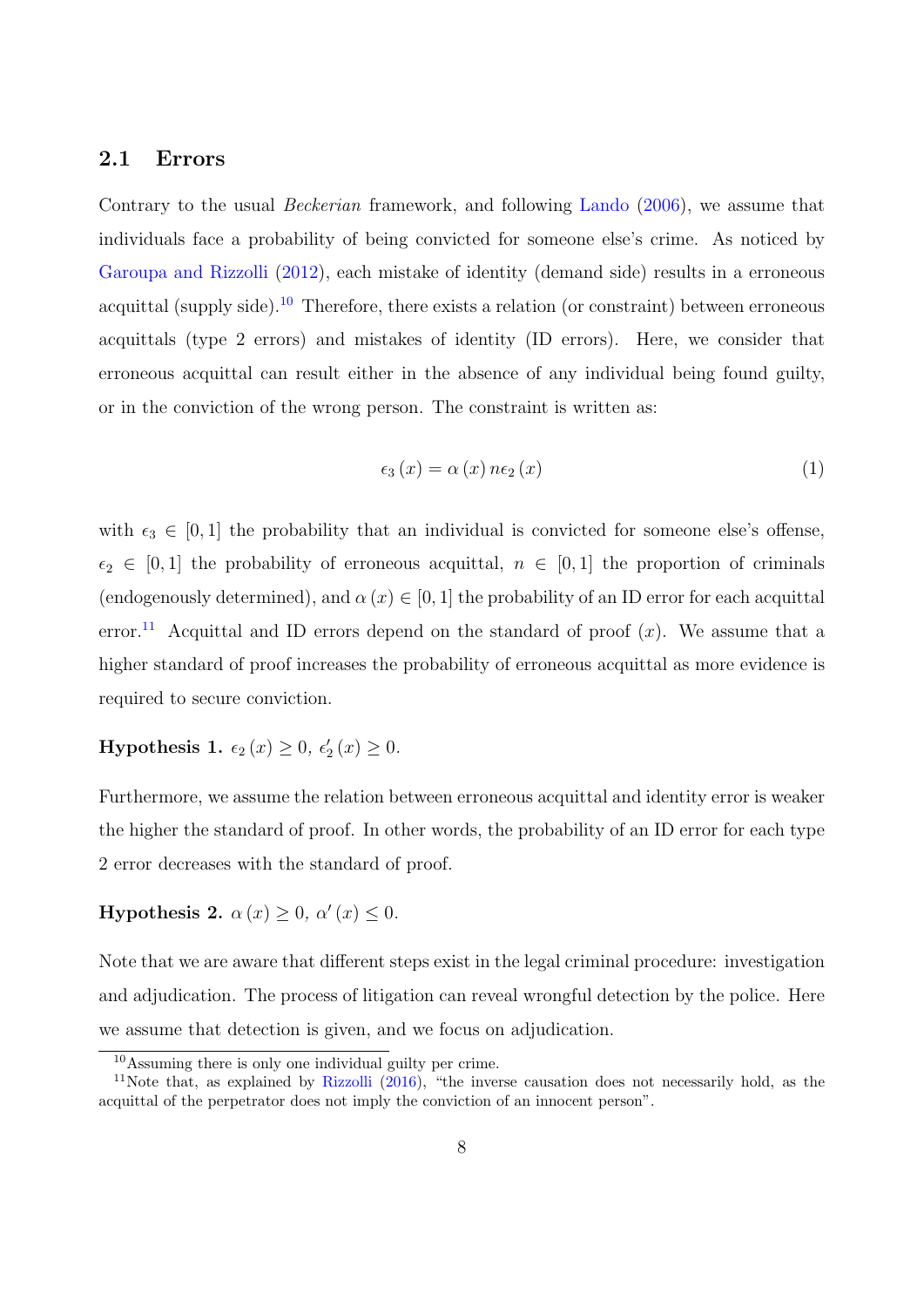### 2.2 The decision to commit a crime

Individuals consider whether or not to commit an offense which creates a *per capita* external cost  $h > 0$ . Individuals differ in the benefit  $b \in [0, 1]$  they get from a crime. This benefit is distributed in the population according to the density function  $f(.)$  and the cumulative distribution  $F(.)$  with support [0, 1]. There exists an exogenous non-monetary sanction  $a > 0$ (such as a term of imprisonment). The marginal cost of the non-monetary sanction for a convicted criminal is normalized to 1. Let us define  $n \in [0, 1]$  as the proportion of criminals (*i.e.* undeterred individuals). There exists a positive social cost of imposing the non-monetary sanction a. This cost is financed by a tax  $t$  and the financing constraint will be specified later.

Let  $w \geq 0$  denote the wealth of individuals. The expected utility of law-abiding individuals is defined as:

$$
u_{nc} = w - \epsilon_3(x) a - nh - t \tag{2}
$$

The expected utility of individuals who commit the offense, henceforth called "criminals", is defined as:

$$
u_c = w + b - (1 - \epsilon_2(x)) a - \epsilon_3(x) a - nh - t \tag{3}
$$

An individual decides to commit an offense if:

$$
u_c \ge u_{nc} \tag{4}
$$

That is if:

$$
b \ge (1 - \epsilon_2(x)) a := \hat{b}
$$
\n<sup>(5)</sup>

By normalizing the size of the population to 1, the proportion of individuals deciding to engage in illegal activity is:

$$
n = 1 - F\left(\hat{b}\right) \tag{6}
$$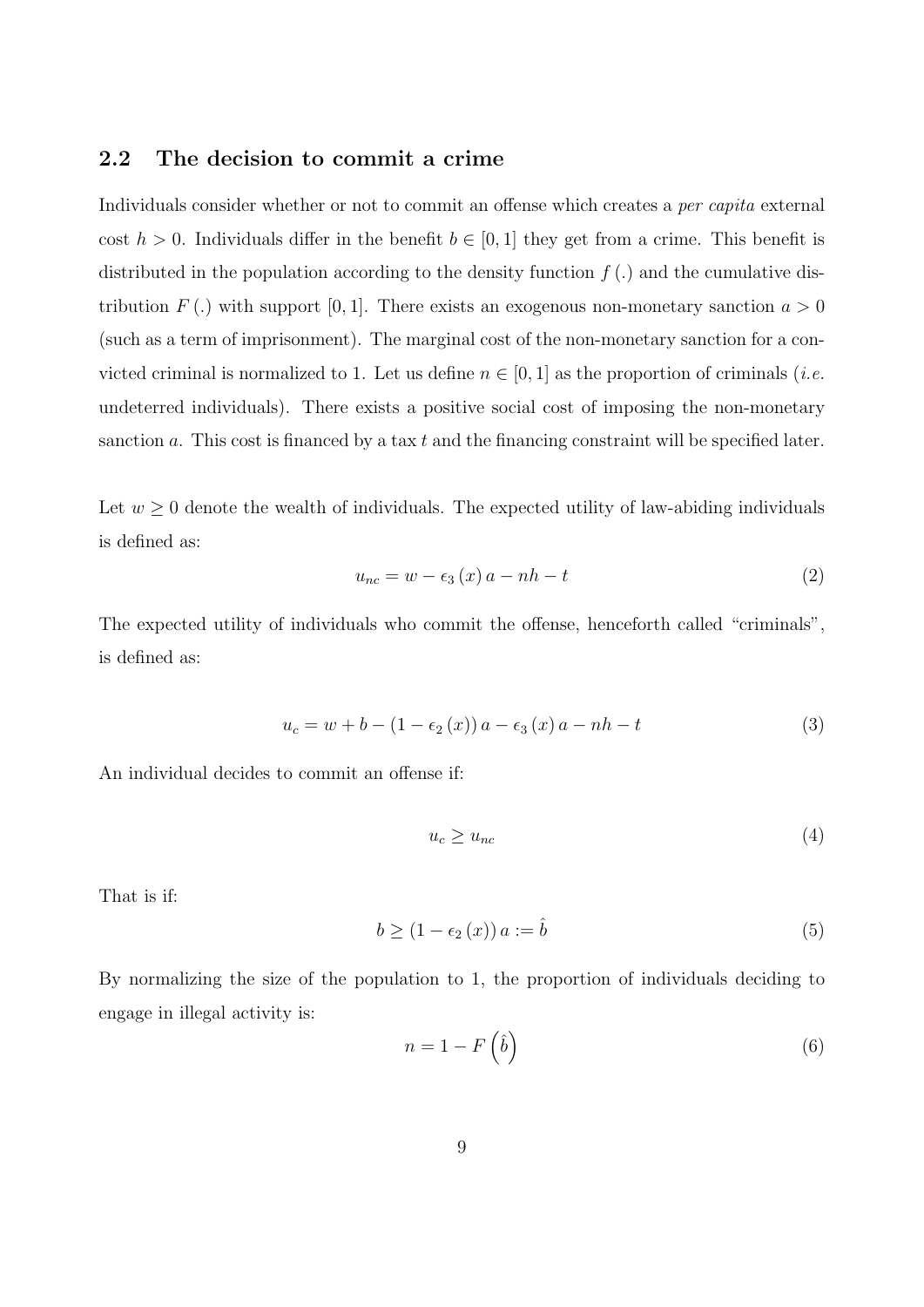## 2.3 Comparison with the optimal behavior

The law enforcer chooses  $x$  in order to maximize the social welfare function under the following financing constraint:

$$
t = \left[ \left( 1 - \epsilon_2 \left( x \right) \right) n + \epsilon_3 \left( x \right) \right] a c_p \tag{7}
$$

with  $c_p > 0$  the social marginal cost of imprisonment. The social cost of punishing an individual is thus  $ac_p$ <sup>12</sup>. The tax t has to cover these imprisonment term expenses for those convicted among the non-compliant (the proportion of which is  $(1 - \epsilon_2(x)) n$ ), plus the expenses for those who are convicted due to a mistake of identity (the proportion of which is  $\epsilon_3(x)$ ).

The social welfare function is defined as the sum of the utility of individuals:

$$
SW = F\left(\hat{b}\right)u_{nc} + \int_{\hat{b}}^{1} f\left(b\right)u_{c}db
$$
\n
$$
\tag{8}
$$

By substituting  $u_{nc}$  and  $u_c$  in SW, and introducing the constraints on  $\epsilon_3(x)$  and t given respectively by  $(1)$  and  $(7)$ , we get:

$$
SW = w + \int_{\hat{b}}^{1} f(b) \left[ b - \left[ (1 - \epsilon_2(x)) + \alpha(x) \epsilon_2(x) \right] a (1 + c_p) - h \right] db \tag{9}
$$

Let  $m$  be the probability that an individual is convicted of each crime committed as a function of the standard of proof  $(x)$ :

$$
m(x) = (1 - \epsilon_2(x)) + \alpha(x) \epsilon_2(x)
$$
 (10)

 $12$ By comparison, the private cost incurred by the individual found guilty is a.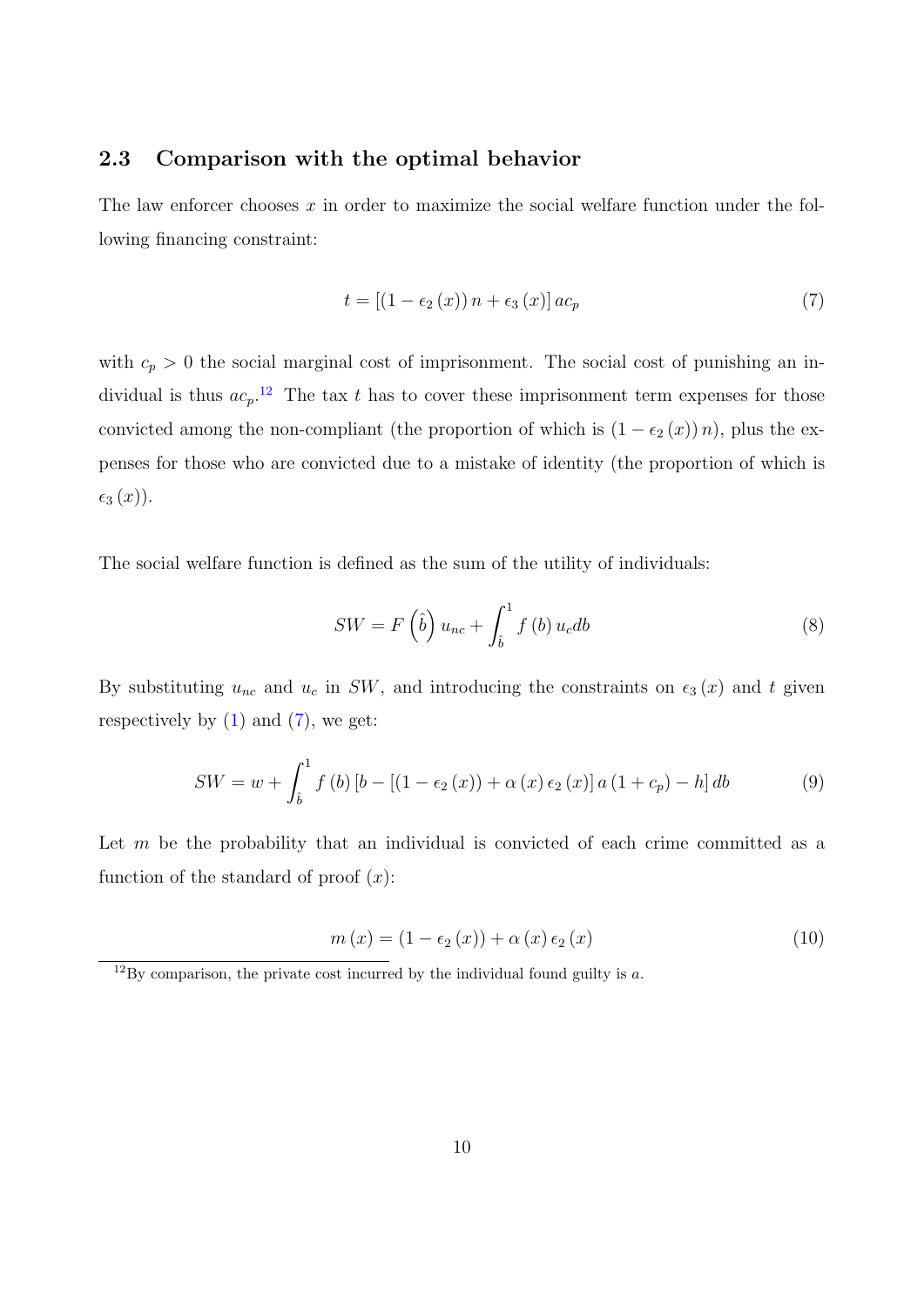Substituting  $m(x)$ , SW can be rewritten as:

$$
SW = w + \int_{\hat{b}}^{1} f(b) \left[ b - m(x) a (1 + c_p) - h \right] db \tag{11}
$$

Let us now characterize the socially optimal behavior  $b<sub>o</sub>$  of individuals, as a matter of comparison with the threshold  $\hat{b}$  defined by (5). By substituting  $b_o$  for  $\hat{b}$  in (11) and differentiating  $SW$  with respect to  $b<sub>o</sub>$ , we obtain:

$$
\frac{\partial SW}{\partial b_o} = 0 \Leftrightarrow b_o = m(x) a (1 + c_p) + h \tag{12}
$$

Recall that  $\hat{b} = (1 - \epsilon_2(x)) a$ . The difference between the socially optimal behavior  $b_o$  and  $\hat{b}$ is given by:

$$
b_o - \hat{b} = \alpha(x) \epsilon_2(x) a (1 + c_p) + (1 - \epsilon_2(x)) a c_p + h := \Delta b > 0
$$
 (13)

In other words, too many crimes are committed at the equilibrium by comparison with the social optimum, since  $b<sub>o</sub> > \hat{b}$ .

Proposition 1. At equilibrium, too many crimes are committed by comparison with the social optimum.

Proof. The proof is in the text.

This result can be explained by three effects. The first two are classical ones, found in the literature and showing that there is under-deterrence: an individual who commits a crime (i) generates an external harm which diminishes the utility of the entire population and (ii) disregards the effect of his decision on the increase of tax for the entire population when his crime results in a conviction. The third effect is due to mistakes of identity and exacerbates the under-deterrence issue: an individual who commits a crime imposes another negative externality by increasing the probability of ID errors, and thus by increasing the social costs associated with this error, through both tax and the loss of utility of the person convicted.

 $\Box$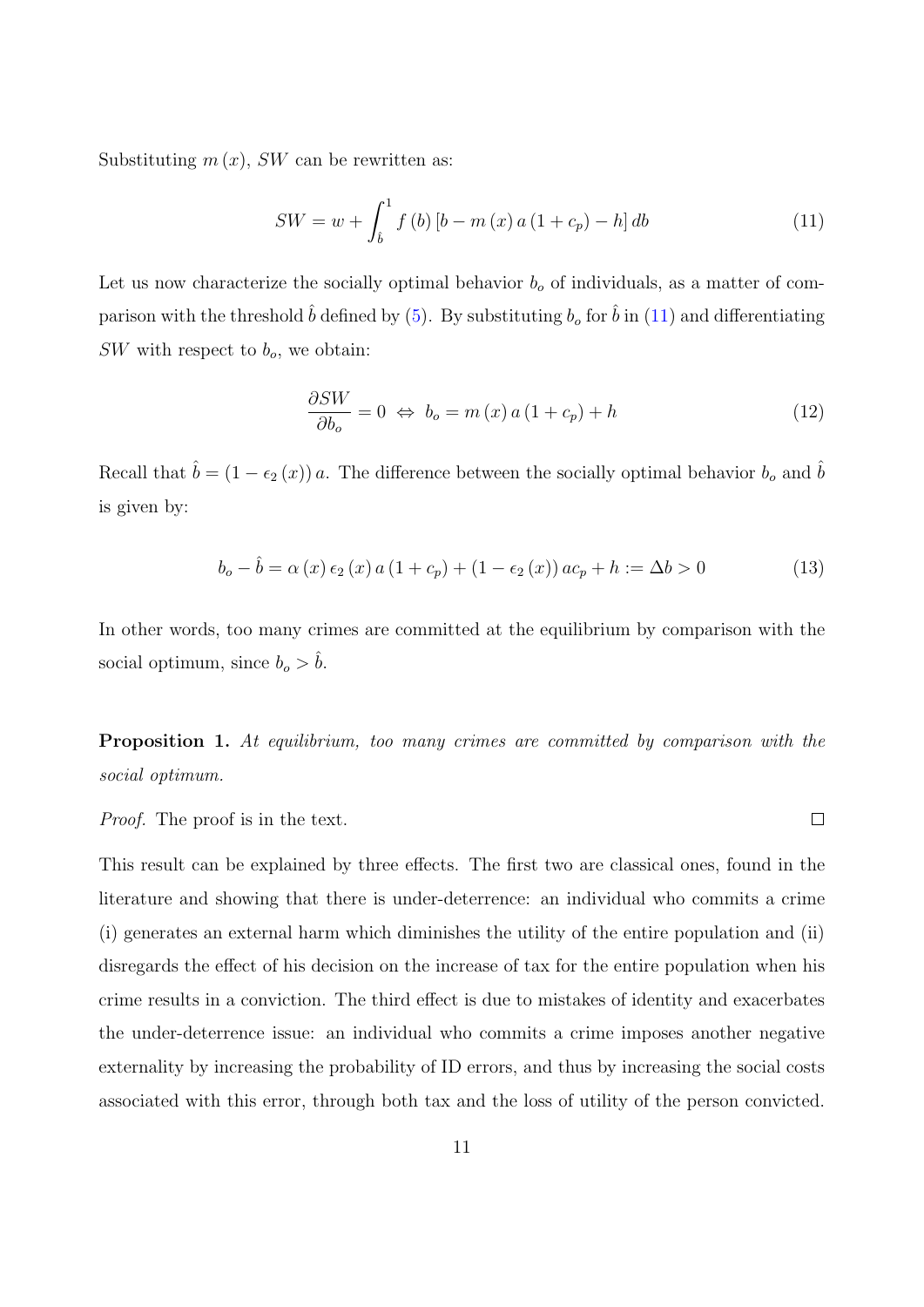This result holds whatever the standard of proof  $(x)$ . Therefore, the standard of proof chosen by the public law enforcer is necessarily a second best optimum.

# 3 Public policy implications

In this section, our aim is first to determine the law enforcer's optimal choice regarding the standard of proof, and second to study how mistakes of identity impact this optimal standard.

## 3.1 The optimal standard of proof

Recall that the sum of the utilities of individuals defines social welfare, which is given by  $(11)$ . The standard of proof affects social welfare through  $(i)$  the level of deterrence, which is given by  $\hat{b}$  and is a function of x, and (ii) the probability of a crime resulting in a conviction (whether or not a mistake of identity is committed), through the function  $m$ .

#### 3.1.1 Deterrence threshold

First, we study the effect of an increase in the standard of proof  $(x)$  on deterrence (the threshold  $\hat{b}$ ). We have:

$$
\frac{\partial \hat{b}}{\partial x} = -\epsilon_2'(x) a < 0 \tag{14}
$$

When the standard of proof increases, the probability of an acquittal error increases  $(\epsilon_1'(x)$ 0). Accordingly, the expected punishment for the criminal (*i.e.* the price of committing a crime) decreases, and thus the number of crimes increases. This results in a decrease in social welfare since the number of crimes is already higher than the optimal level (see proposition 1).

#### 3.1.2 Probability of conviction

Second, we study the effect of an increase in the standard of proof on the probability of a conviction when a crime is committed  $(m(x))$ . We can show that this probability is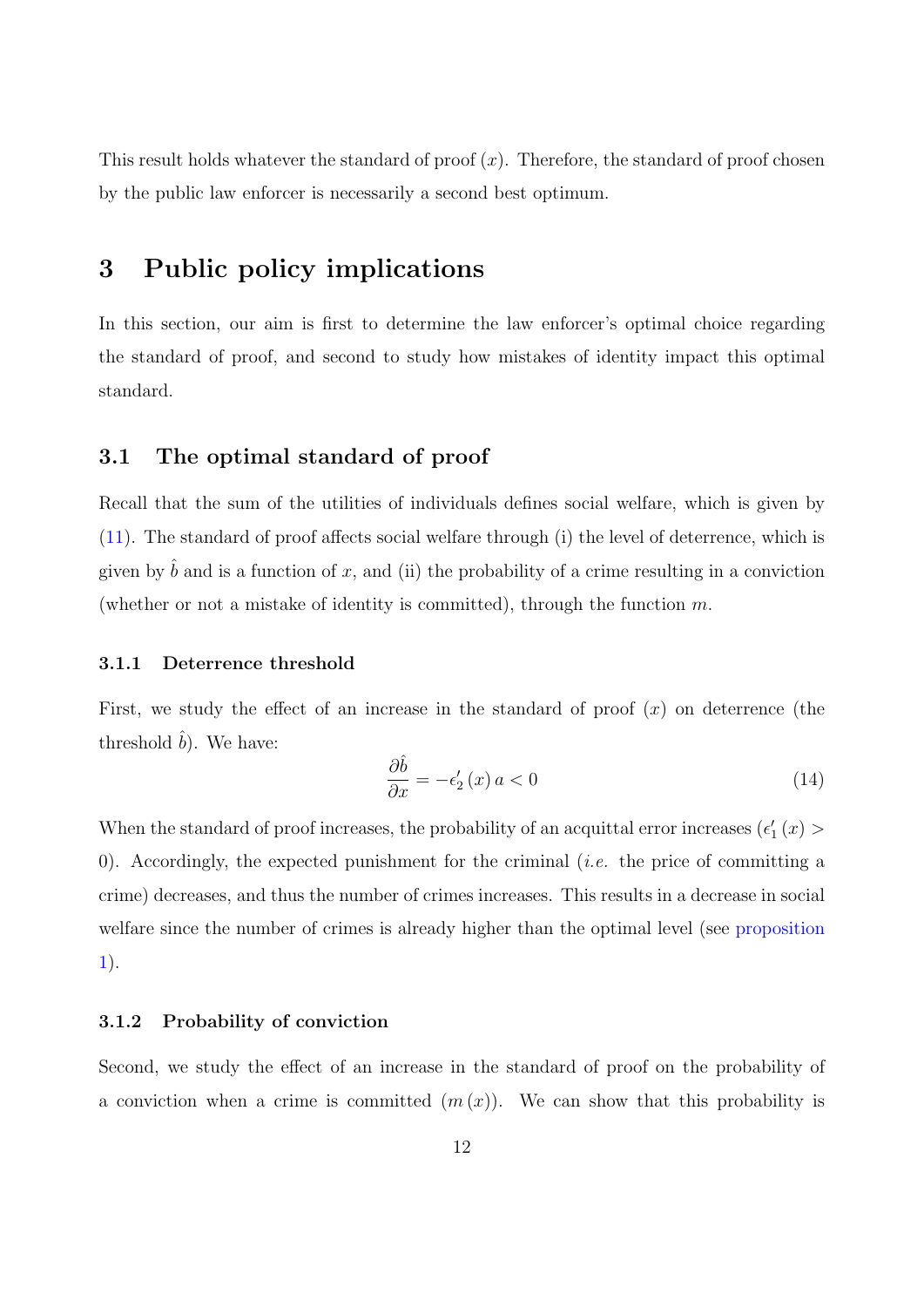decreasing:

$$
\frac{\partial m}{\partial x} = \alpha'(x) \epsilon_2(x) - \epsilon'_2(x) (1 - \alpha(x)) < 0 \tag{15}
$$

An increase in the standard of proof has two separate effects. First, the number of acquittal errors increases (a criminal is less likely to be convicted of committing his own crime). Second, the probability with which an acquittal error leads to an ID error decreases ( $\alpha'(x)$ ) 0). Both these effects contribute to reducing the probability of a conviction for each offense committed.

#### 3.1.3 Social welfare

Finally, the derivative of social welfare function SW with respect to the value of the standard of proof  $(x)$  is:

$$
\frac{\partial SW}{\partial x} = -\frac{\partial m}{\partial x} \left( 1 - F\left(\hat{b}\right) \right) a \left( 1 + c_p \right) - \frac{\partial \hat{b}}{\partial x} f\left(\hat{b}\right) \left( \hat{b} - m\left(x\right) a \left( 1 + c_p \right) - h \right) \tag{16}
$$

By rearranging, we obtain the following FOC when there is an interior solution to the optimal choice of the standard of proof:

$$
-\frac{\partial m}{\partial x}\left(1 - F\left(\hat{b}\right)\right)a\left(1 + c_p\right) = -\frac{\partial \hat{b}}{\partial x}f\left(\hat{b}\right)\Delta b\tag{17}
$$

The left-hand side of this equation is the marginal gain of an increase in the standard of proof. This marginal gain stems from the fact that, for each crime committed, the likelihood of a conviction (and thus the costs associated with punishments) decreases as the standard of proof increases. The right-hand side is the marginal cost of an increase in the standard of proof. This marginal cost derives from the fact that when the standard of proof increases, a larger number of individuals decide to commit crimes, while the number of crimes is already above the socially optimal level (see proposition 1). The conditions under which an interior solution  $x^*$  for the optimal standard of proof exists are discussed in appendix 5.1. In the rest of our analysis, we assume these conditions are satisfied, because we believe this case to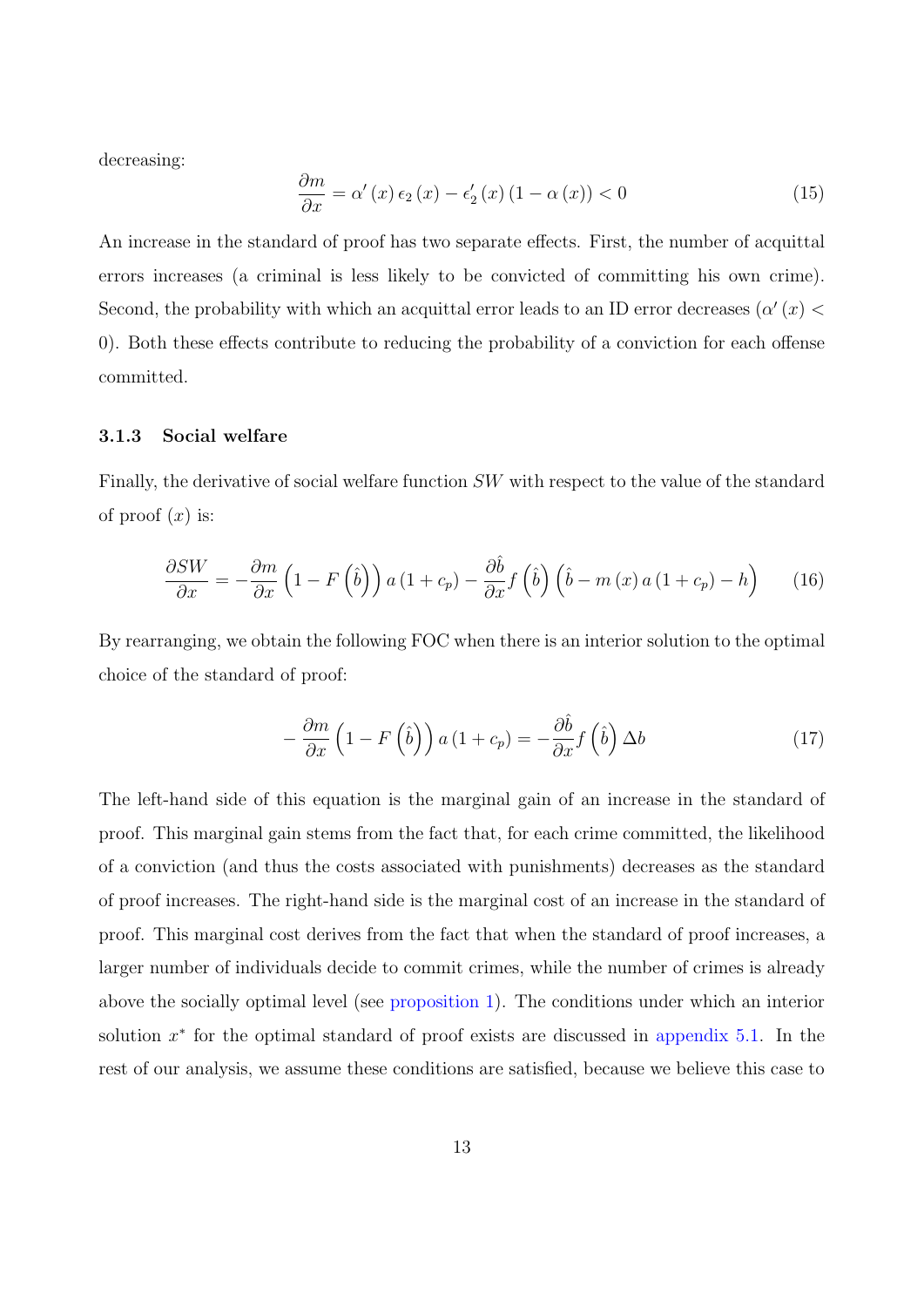be the most interesting and most representative when compared to the corner solutions.

## 3.2 The impact of mistakes of identity

Now that we have characterized the socially optimal behavior of individuals in contrast to their equilibrium behavior  $(\Delta b)$  and the optimal standard of proof chosen by the law enforcer  $(x^*)$ , our main objective is to lead a comparative static analysis to answer the following question: what is the impact of the possibility of making mistakes of identity on the optimal standard of proof? To provide an answer, we study how the value of the optimal standard of proof varies as the shape of  $\alpha(x)$  changes. More specifically, we compare a situation in which there are no ID errors (or ID errors are ignored) to one in which there is a positive probability of ID errors for each type 2 error (or ID errors are acknowledged).

First, we compare the marginal gain from an increase in the standard of proof (the left-hand side of  $(17)$ ) when we go from a scenario in which the probability of ID errors is ignored (scenario 1) to a scenario in which the law enforcer acknowledges the possibility of ID errors when he chooses the standard of proof (scenario 2), with  $x'$  (resp.  $x^*$ ) the optimal standard of proof in scenario 1 (resp. scenario 2).<sup>13</sup> The variation in the marginal social gain from an increase in the standard of proof when we switch from scenario 1 to scenario 2 is:

$$
-\left[\alpha'(x')\,\epsilon_2\left(x'\right)+\alpha\left(x'\right)\right]\left(1-F\left(\hat{b}\right)\right)a\left(1+c_p\right)<0\tag{18}
$$

Similarly, the variation in the marginal social cost resulting from an increase in the standard of proof is:

$$
-\alpha(x')\epsilon_2(x'_1)\frac{\partial\hat{b}}{\partial x}f(\hat{b})\epsilon_2(x')a(1+c_p) > 0
$$
\n(19)

Thus, there is an increase in the optimal standard of proof (*i.e.*  $x^* > x'$ ) when we switch from scenario 1 to scenario 2 if the marginal gain given by (19) is strictly superior to the

<sup>&</sup>lt;sup>13</sup>We assume that there exists a unique interior solution for the optimal standard of proof in each of these scenarios.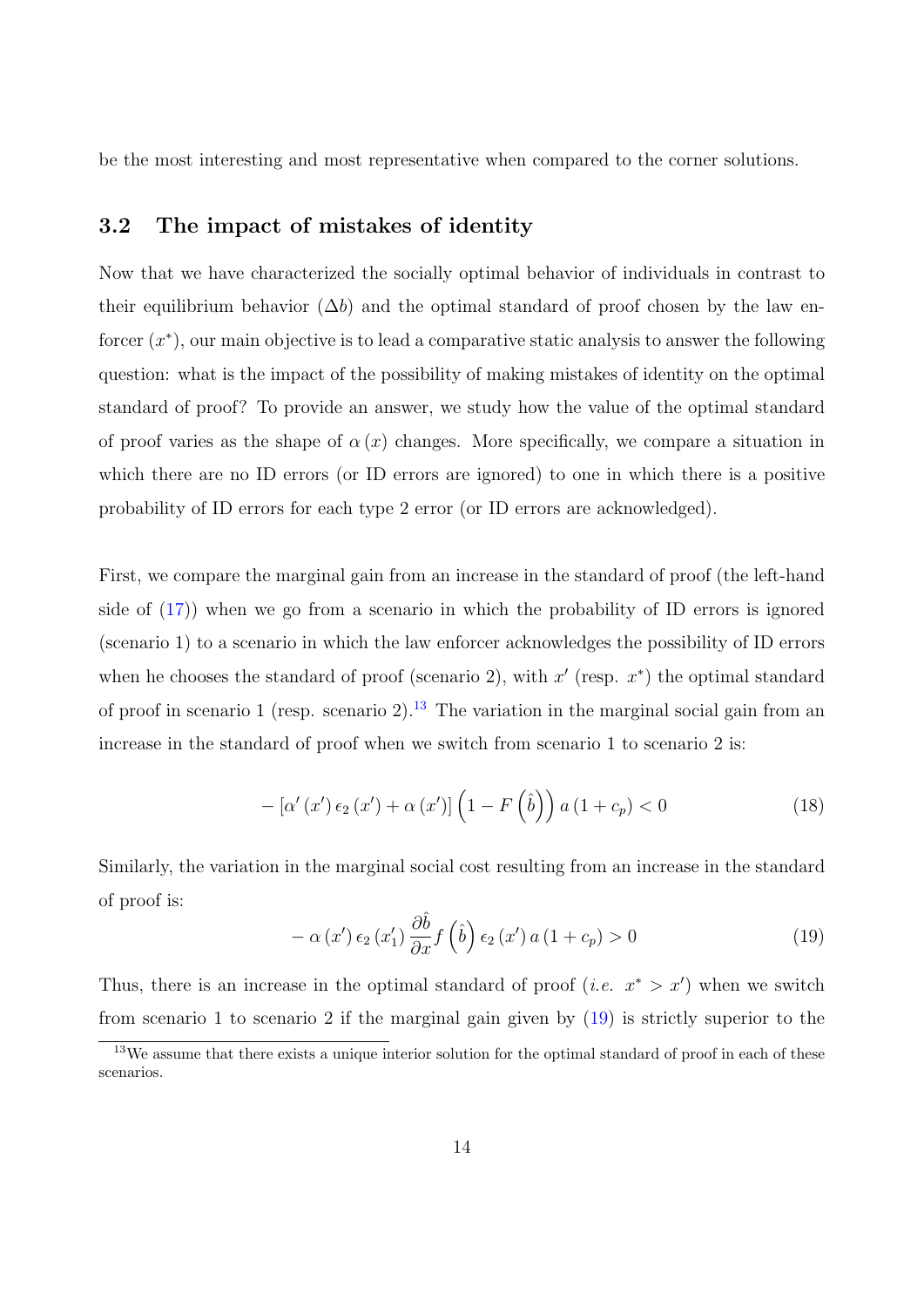marginal cost given by (18).

**Proposition 2.** The optimal standard of proof strictly increases when there exists a strictly positive probability of ID errors  $\alpha(x) > 0$  (compared to the scenario in which this probability is  $\alpha(x)=0$ ) if:

$$
\left| \frac{\alpha'(x')}{\alpha(x')} \right| > \left| \frac{\epsilon_2'(x')}{\epsilon_2(x')} \right| + \left| \frac{\partial \hat{b}}{\partial x} \frac{f(\hat{b})}{n} \right| \tag{20}
$$

 $\Box$ 

Proof. Condition (20) ensues directly from comparison of (19) and (18). For a more general proof comparing two scenarios in which the probability of ID errors is strictly positive in each, see appendix 5.2.

The intuition behind this proposition is the following. The law enforcer faces a trade-off. On the one hand, when we switch from scenario 1 to scenario 2, the law enforcer benefits from a decrease in the probability of an ID error for each acquittal error when he increases the standard of proof (because  $\alpha'(x) < 0$ ). As a consequence of this new marginal gain, the law enforcer will thus benefit more from an increase in the standard of proof (screening  $effect$ ). On the other hand, this increase in the standard of proof comes at a cost since it will increase the number of type 2 errors (*acquittal effect*), and thus the number of cases for which costly ID errors may arise. Finally, another cost of increasing the standard of proof is that deterrence decreases, since we have  $\frac{\partial \hat{b}}{\partial x} < 0$  (*deterrence effect*). We see from (20) that this trade-off does not depend on the value of the external harm  $(h)$ .

Corollary 1. Suppose there exists a strictly positive probability of a mistake of identity  $(\alpha(x) > 0)$ . When compared to the situation in which  $\alpha(x) = 0$ , an increase in the standard of proof may be optimal only if the following necessary condition is satisfied:

$$
\left| \frac{\frac{\alpha'(x')}{\alpha(x)}}{\frac{\epsilon_2'(x')}{\epsilon_2(x)}} \right| > 1 \tag{21}
$$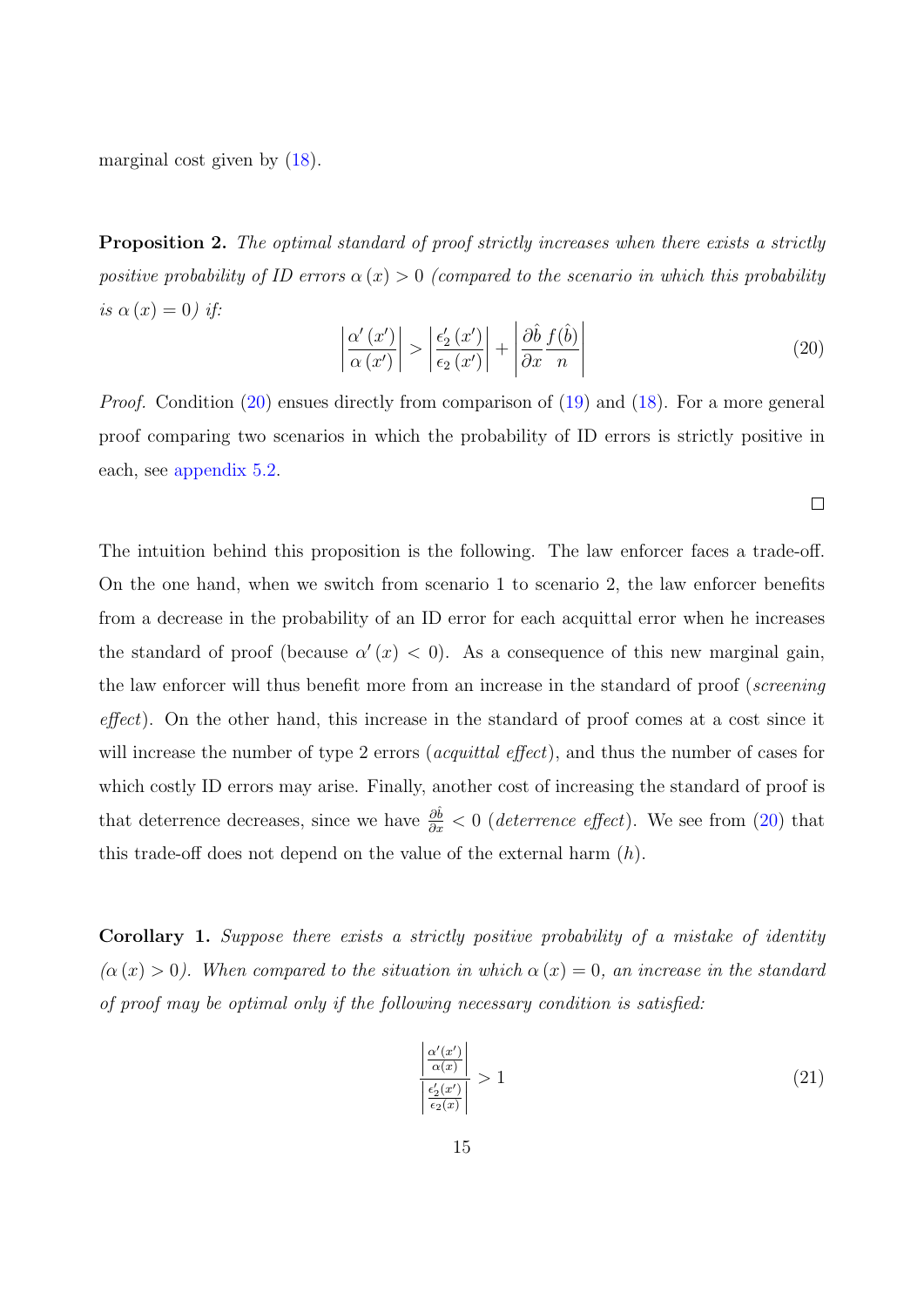An increase in the standard of proof is more likely to be socially beneficial if  $(i)$  the (negative) effect of the standard of proof on deterrence (and thus the punishment a) is sufficiently high and (ii) the crime rate  $(n)$  is sufficiently low.

*Proof.* The proof is straightforward from proposition 2 and  $(5)$ .  $\Box$ 

Condition (20) implies that for the law enforcer to benefit from an increase in the standard of proof, a necessary condition is that for an increase of 1% of the probability of an acquittal error following an increase in the standard of proof (due to the *acquittal effect*), the decrease in the probability of a mistake of identity, for this same increase in the standard of proof, should be superior to  $1\%$  (i.e. the *screening effect* should be strong enough). More specifically, we observe that in order to justify an increase in the standard of proof, the screening effect has to outweigh the *acquittal effect* when: (i) the (negative) effect of the standard of proof on deterrence strengthens and (ii) the crime rate at the equilibrium  $(n)$  weakens. We believe that this assumption is not a very strong one. Finally, our results suggest that the higher social and private costs of sanctions in criminal courts may justify the use of a higher standard of proof than in civil courts. We have shown that an increase in the standard of proof, once mistakes of identity are acknowledged, is more likely to be socially beneficial if the punishment  $(a)$  is severe.

## 4 Conclusion

In this paper, we investigate the impact of mistakes of identity (ID errors) on individuals' decisions whether or not to commit crimes, and on the law enforcer's choice of the optimal standard of proof.

Our main results are twofold. First, we show that the existence of mistakes of identity tends to exacerbate the standard under-deterrence result already reported in the literature. Second, we characterize the optimal standard of proof, and we show that when the probability of ID mistake per erroneous acquittal (type 2 error) increases, then there exists a trade-off for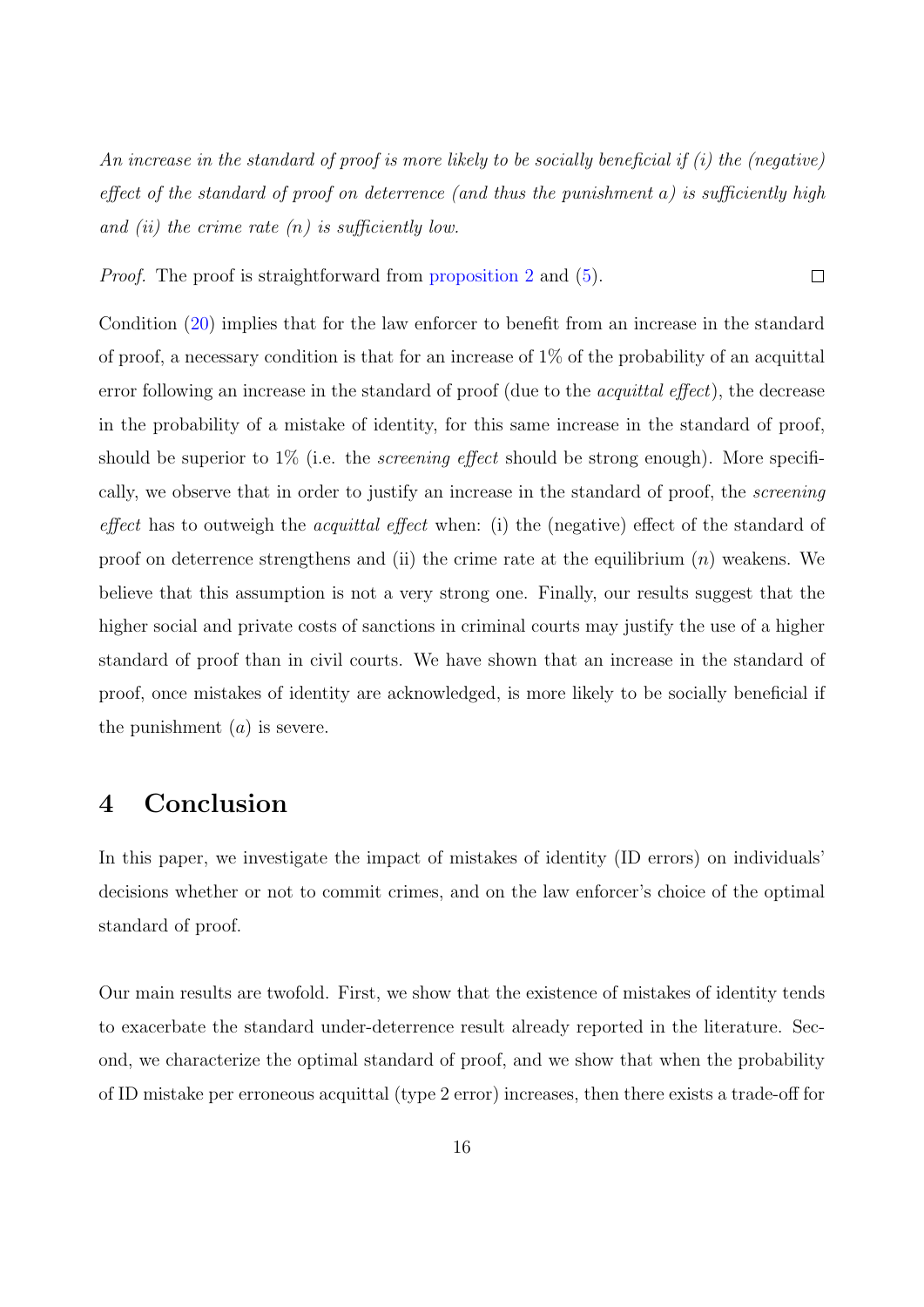the law enforcer when he decides on the optimal standard of proof. On the one hand, increasing the standard of proof reduces the probability of a costly ID error being made for each type 2 error. On the other hand, increasing this standard reduces deterrence and increases the number of cases for which a type 2 error is made and which may be subject to an ID error.

In order to simplify the presentation, we focused in our analysis on obvious crimes, where type 1 errors defined as mistakes on act (convict somebody for an act which has not been committed) are not an issue. A first possible extension of our model may be to introduce mistakes on act. However, we believe that this would increase significantly the complexity of the presentation, without changing the main results. A second possible extension may be to introduce monetary sanctions. However, since a monetary sanction may be considered as a neutral transfer in terms of social welfare, we will then need to find another explanation for the existence of a positive standard of proof (one possible explanation is that the court may commit type 1 errors as to the act, in addition to identity errors).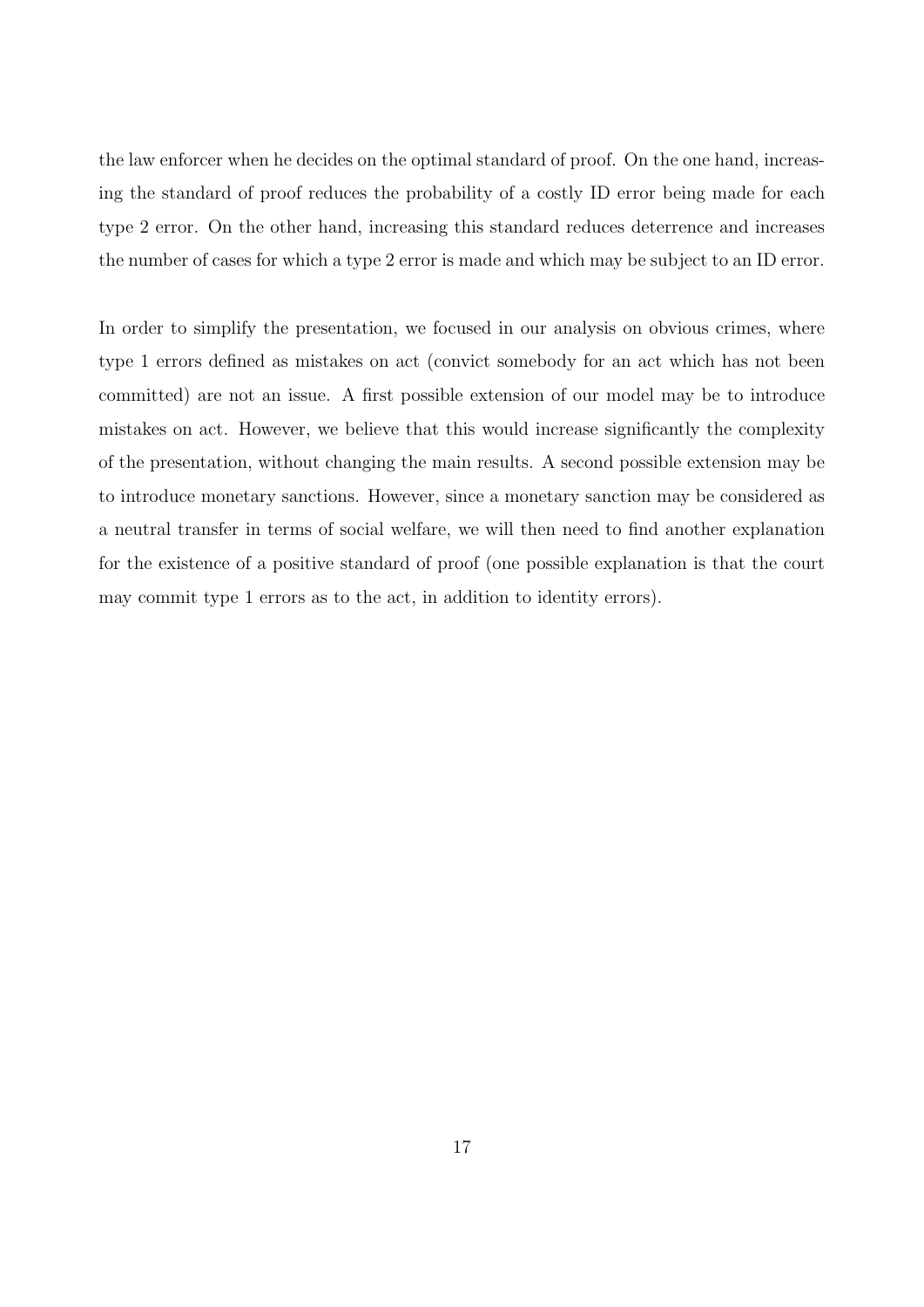# 5 Appendix

## 5.1 The existence of an interior solution  $x^*$

In this appendix, we ask what the conditions are that allow an interior solution for the choice of  $x^*$  to exist? To answer this question, it may be useful to rewrite the FOC given by  $(17)$ as follows:

$$
\frac{\partial m/\partial x}{\partial \hat{b}/\partial x} = \frac{f(\hat{b}) \Delta b}{\left(1 - F(\hat{b})\right) a \left(1 + c_p\right)}
$$
\n
$$
E_1 \tag{22}
$$

Consider first that  $E_1 \le E_2$  for  $x = 0$ . Then a corner solution such that  $x^* = 0$  may exist. More specifically, if for  $x = 0$ ,  $|\frac{\partial \hat{b}}{\partial x}|$  is large relative to  $|\frac{\partial m}{\partial x}|$ , then the (negative) effect on deterrence of an increase in the standard of proof is relatively strong when compared to its (negative) effect on the probability that a crime results in a conviction, even with a minimum value of the standard of proof. Accordingly, an increase in the standard of proof, even when  $x = 0$ , will have the adverse effect of increasing the number of crimes (and thus of exacerbating the cost of the associated externalities), without consistently decreasing the cost of conviction (which is borne by the convicted individual as disutility from the punishment, and by the rest of society through the funding of the prison service). Consider secondly that  $E_1 \ge E_2$  for  $x = 1$ . Similar reasoning shows that if, for  $x = 1$ ,  $\left|\frac{\partial m}{\partial x}\right|$  is large relative to  $\left|\frac{\partial \hat{b}}{\partial x}\right|$ , then a corner solution such that  $x^* = 1$  may exist.

We can observe that external harm (h) only appears in  $\Delta b$  in (22), and  $\Delta b$  increases with respect to  $h$ . Thus, we are always able to find a threshold value of  $h$  above which we have  $E_2 > E_1$  whatever the standard of proof  $(x)$ . In this situation, the law enforcer's main objective is deterrence and, as a result, he will choose a minimum standard of proof, with  $x^* = 0$ , since it allows him to maximize deterrence  $(\frac{\partial \hat{b}}{\partial x} < 0)$ . However, this result may change if we allow the severity of the punishment to depend on  $h$ .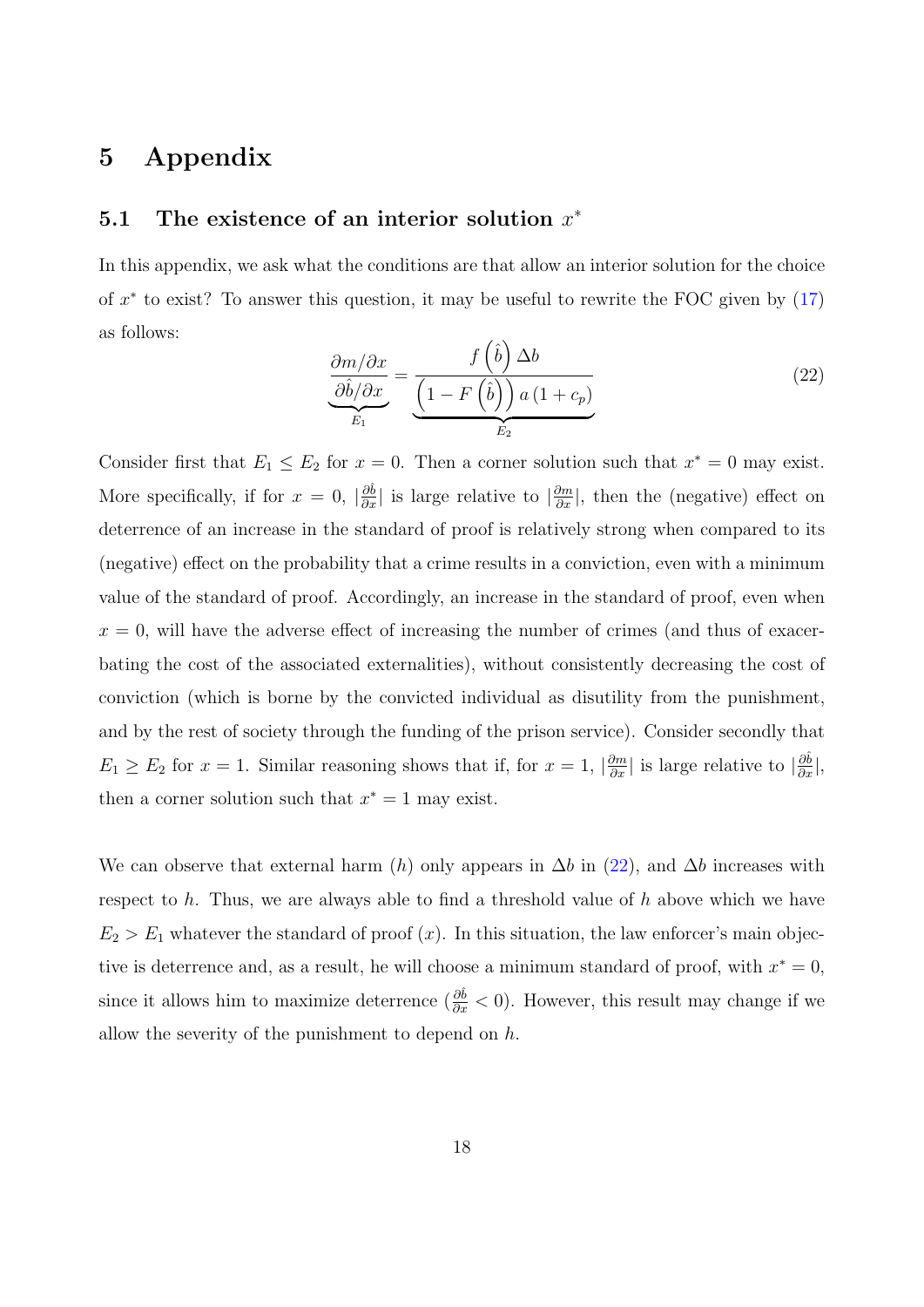As an illustration, we are able to show that at least one interior solution for the optimal standard of proof always exists if we assume that  $\epsilon'_2(x=0) = 0$ ,  $\alpha'(x=1) = 0$ , and h is sufficiently high, because  $\frac{\partial WS}{\partial x}$  is continuous for all  $x \in [0, 1]$ , and with these assumptions we always have  $\frac{\partial WS}{\partial x} > 0$  for  $x = 0$  and  $\frac{\partial WS}{\partial x} < 0$  for  $x = 1$ . However, if these assumptions provide sufficient conditions for an internal solution to exist, they are also overly restrictive in our context.

## 5.2 A more general comparative static analysis on  $\alpha$

We consider two functions  $\alpha_1$  and  $\alpha_2$  such that, for all x, the following conditions are satisfied:

$$
\alpha_1(x) < \alpha_2(x) \tag{23}
$$

and:

$$
\alpha_1'(x) > \alpha_2'(x) \tag{24}
$$

These hypotheses mean that when the shape of the function  $\alpha$  switches from  $\alpha(x) = \alpha_1(x)$ to  $\alpha(x) = \alpha_2(x)$  then, all other things remaining constant (including the standard of proof), the number of ID errors is higher. However, when  $\alpha(x) = \alpha_2(x)$ , the standard of proof may be used more efficiently to screen defendants: a similar increase in  $x$  has a bigger impact on the probability of an ID error for each acquittal error (because  $\alpha'_2(x) < \alpha'_1(x) < 0$ ).

The marginal gain from an increase in the standard of proof if the shape of  $\alpha$  goes from  $\alpha(x) = \alpha_1(x)$  to  $\alpha(x) = \alpha_2(x)$  is:

$$
- \left[ \left( \alpha_2'(x') - \alpha_1'(x') \right) \epsilon_2(x') + \left( \alpha_2(x') - \alpha_1(x') \right) \right] \left( 1 - F\left(\hat{b}\right) \right) a \left( 1 + c_p \right) \tag{25}
$$

with x' (resp. x<sup>\*</sup>) the supposedly unique and interior optimal standard of proof if  $\alpha(x) =$  $\alpha_1(x)$  (resp.  $\alpha(x) = \alpha_2(x)$ ).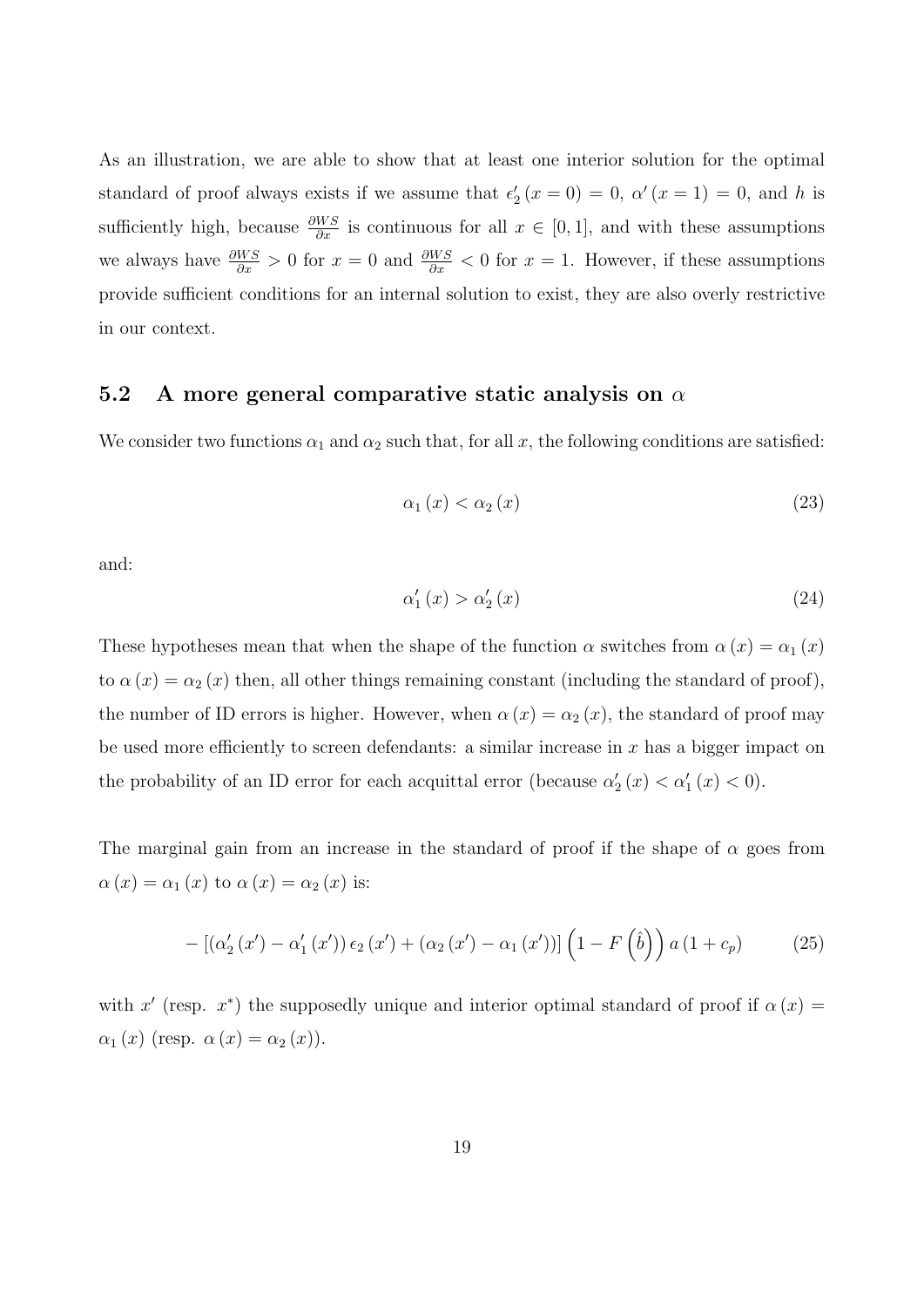Similarly, The variation in the marginal social cost resulting from an increase in the standard of proof is:

$$
-\left[\alpha_2\left(x'\right)-\alpha_1\left(x'\right)\right]\epsilon_2\left(x'_1\right)\frac{\partial\hat{b}}{\partial x}f\left(\hat{b}\right)\epsilon_2\left(x'\right)a\left(1+c_p\right) \tag{26}
$$

By comparing (26) and (25) and rearranging, we find there is an increase in the optimal standard of proof (*i.e.*  $x^* > x'$ ) if:

$$
\left| \frac{\alpha_2'(x') - \alpha_1'(x')}{\alpha_2(x') - \alpha_1(x')} \right| > \left| \frac{\epsilon_2'(x')}{\epsilon_2(x')} \right| + \left| \frac{\partial \hat{b}}{\partial x} \frac{f(\hat{b})}{n} \right| \tag{27}
$$

This condition and its interpretation are similar to those given in proposition 2 by (20).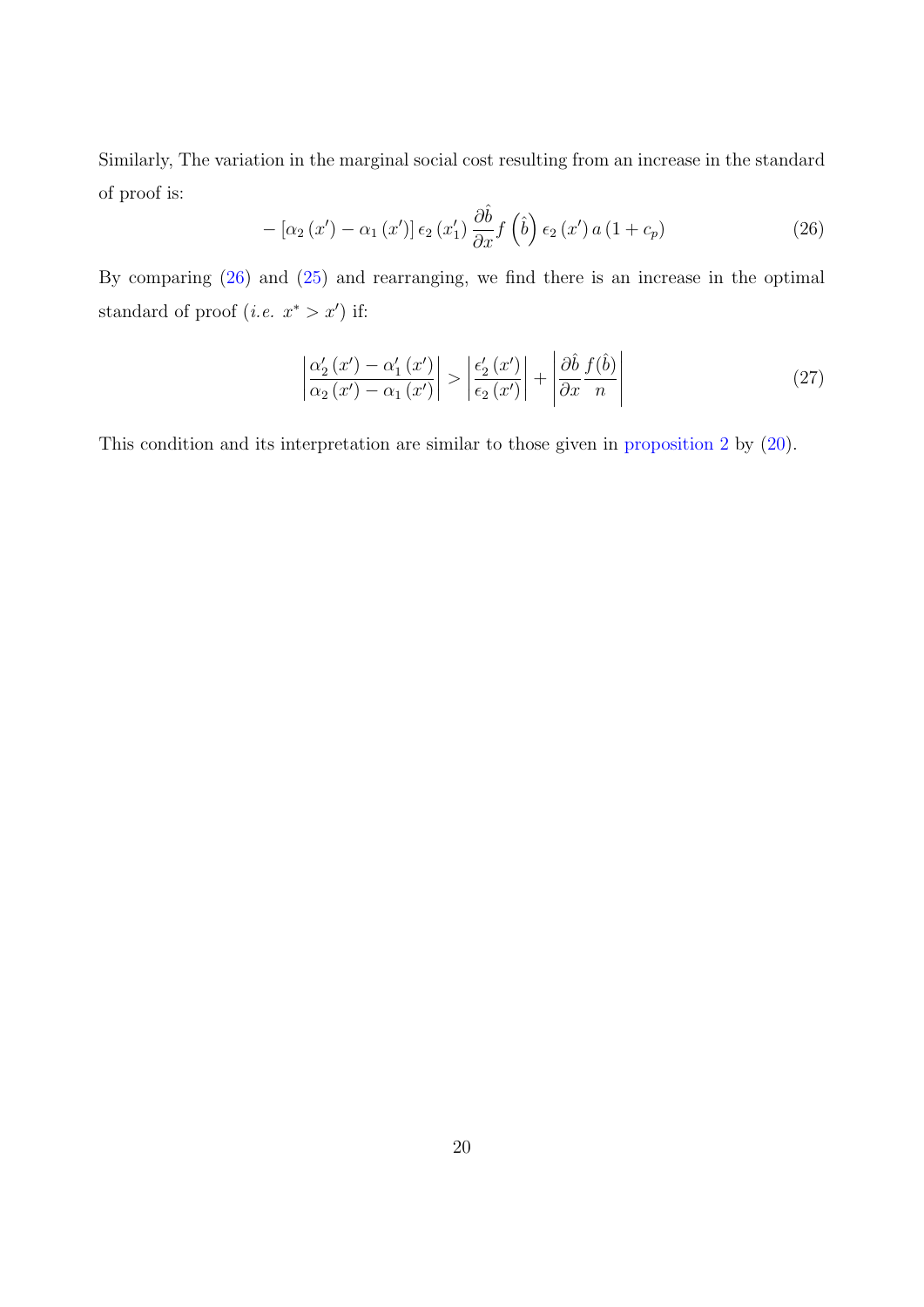# References

- Demougin, D. and Fluet, C. (2005). Deterrence versus judicial error: A comparative view of standards of proof. Journal of Institutional and Theoretical Economics, 161(2):267–295. 6
- Garoupa, N. (1997). The theory of optimal law enforcement. *Journal of Economic Surveys*, 11(3):267–295. 9
- Garoupa, N. (2001). Optimal magnitude and probability of fines. European Economic Review, 45(9):1765–1771. 8
- Garoupa, N. and Rizzolli, M. (2012). Wrongful convictions do lower deterrence. Journal of Institutional and Theoretical Economics, 168(2):224–231. 1, 2.1
- Gross, S. R. and O'Brien, B. (2008). Frequency and predictors of false conviction: Why we know so little, and new data on capital cases. Journal of Empirical Legal Studies, 5(4):927–962. 1
- Kaplow, L. and Shavell, S. (2001). Fairness versus welfare. Harvard Law Review, 114(4):961– 1388. 5
- Lando, H. (2006). Does wrongful conviction lower deterrence? The Journal of Legal Studies, 35(2):327–337. 1, 7, 2.1
- Lando, H. (2009). Prevention of crime and the optimal standard of proof in criminal law. Review of Law & Economics,  $114(1):33-52.$  1
- Lando, H. and Mungan, M. C.  $(2016)$ . The effect of type-1 error on deterrence. FSU College of Law, Public Law Research Paper No. 687. 1
- Miceli, T. (1990). Optimal prosecution of defendants whose guilt is uncertain. *Journal of* Law, Economics, and Organization, 6(1):189–201. 1
- Miceli, T. (1991). Optimal criminal procedure: Fairness and deterrence. *International Review* of Law and Economics, 11(1):3–10. 1